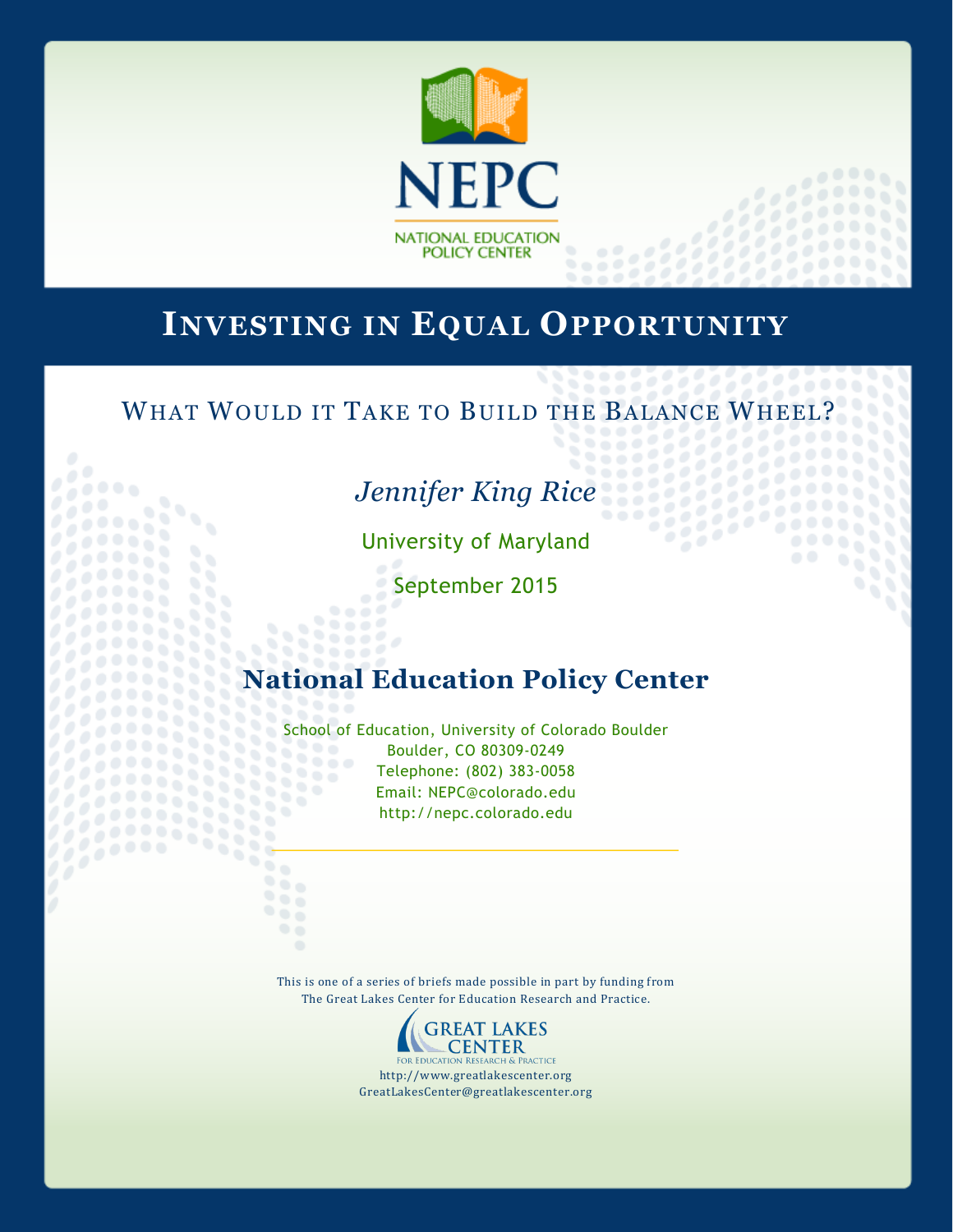**Kevin Welner** *Project Director*

**Patricia Hinchey** *Academic Editor*

**William Mathis** *Managing Director*

**Alex Molnar** *Publishing Director*

Briefs published by the National Education Policy Center (NEPC) are blind peer-reviewed by members of the Editorial Review Board. Find NEPC publications at http://nepc.colorado.edu. NEPC editorial board: http://nepc.colorado.edu/editorial-board.

#### **Suggested Citation:**

Rice, J.K. (2015). *Investing in Equal Opportunity: What Would it Take to Build the Balance Wheel?*. Boulder, CO: National Education Policy Center. Retrieved [date] from http://nepc.colorado.edu/publication/balance-wheel.

*This material is provided free of cost to NEPC's readers, who may make non-commercial use of the material as long as NEPC and its author(s) are credited as the source. For inquiries about commercial use, please contact NEPC at nepc@colorado.edu.*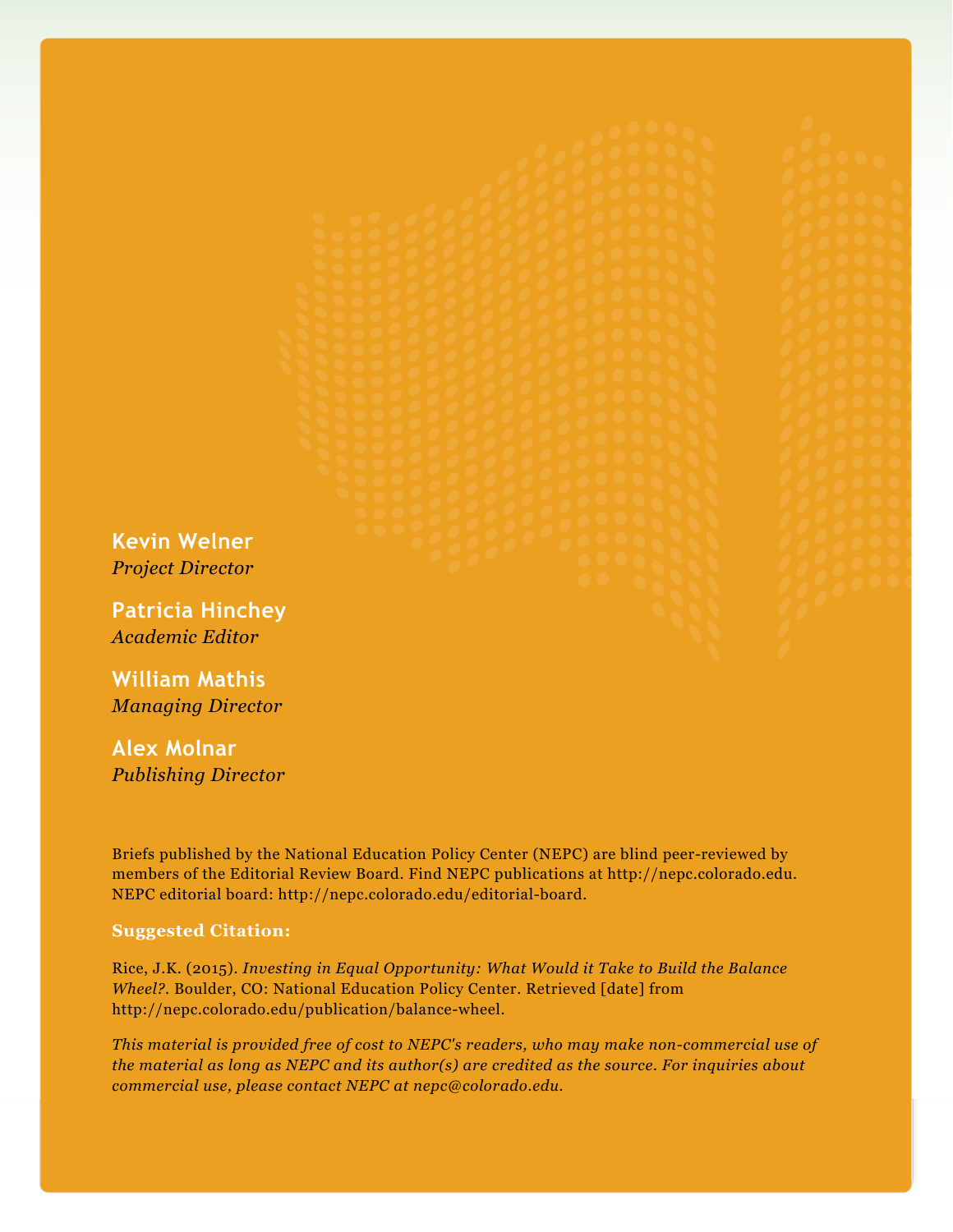# INVESTING IN EQUAL OPPORTUNITY: WHAT WOULD IT TAKE TO BUILD THE BALANCE WHEEL?

*Jennifer King Rice, University of Maryland*

*Education then, beyond all other devices of human origin, is the great equalizer of the conditions of men, the balance wheel of the social machinery.*

*Horace Mann, 1848*

### **Executive Summary**

More than 150 years ago Horace Mann persuasively reasoned that education is the "balance wheel" of the social structure. He argued that education should be free and universal. While much progress has been made in establishing a universal education system since Mann spoke those words, substantial disparities in educational resources, opportunities, and outcomes continue to undermine his vision—and ultimately our society.

This brief revisits Mann's vision of education as the balance wheel of society. The purpose is to identify resources and supporting policies that would be required if we fully committed our schools to the goal of equal opportunity. The brief recognizes that the opportunity gap is grounded in a range of social and economic factors well beyond the control of schools and that serious efforts to promote equal opportunity must include a broader set of services. However, in the absence of policies to address those factors, it seems reasonable to consider what an education system fully committed to equal opportunity might look like.

The brief describes resources and services that are within the traditional education sphere as well as provisions and necessary resources that would expand the role of education to address student needs in ways that, in many cases, are already expected of schools. The paper concludes by discussing the challenges of pursuing equal opportunity in the current policy context that promotes high stakes accountability, resegregation, and privatization. Recommendations for an education system that aims to realize Mann's vision of the balance wheel include the following.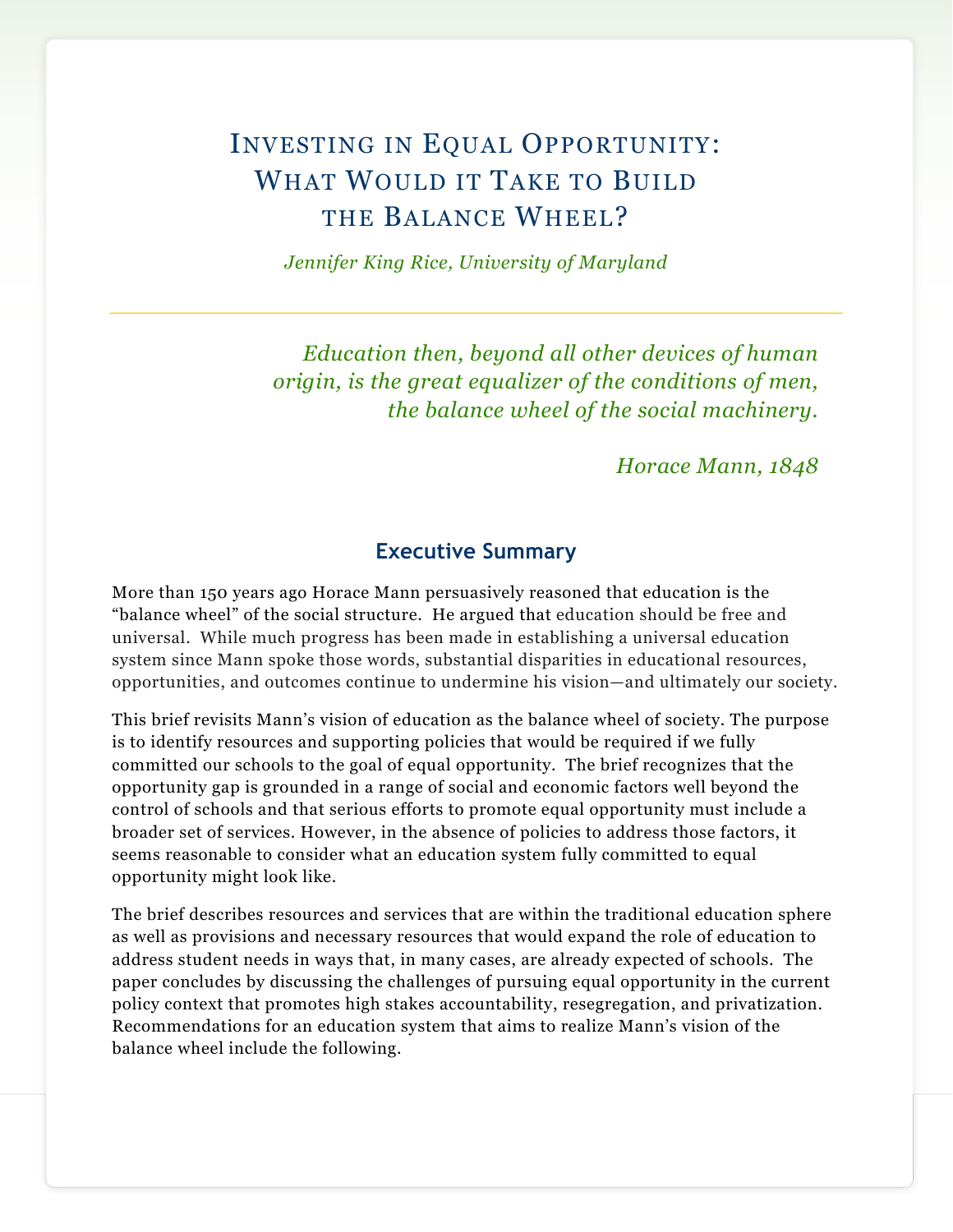- **Policymakers and the general public should recognize the broad goals of education including civic responsibility, democratic values, economic self-sufficiency, cultural competency and awareness, and social and economic opportunity**. Student achievement, while important, is a single narrow indicator. Equal opportunity requires a broader understanding of the social and economic forces that undermine individuals' life chances.
- **Policymakers should ensure that** *all* **schools have the fundamental educational resources they need to promote student success: effective teachers and principals, appropriate class size, challenging and culturally relevant curriculum and supportive instructional resources, sufficient quality time for learning and development, and up-to-date facilities and a safe environment**. The adequacy standards used by the courts is a legal floor, but equal opportunity will require a much greater commitment to ensuring that students from disadvantaged backgrounds have the highest quality educational resources.
- **Policymakers should expand the scope of schools in high-poverty neighborhoods to provide wrap around services including nutritional supports, health clinics, parental education, extended learning time, recreational programs, and other services needed to meet the social, physical, cognitive, and economic needs of both students and families**. Expanding the services and resources offered by schools has the potential to dramatically increase their impact. While schools account for less than a quarter of the variance in student achievement, public investment in a more comprehensive approach that addresses the multiple sources of disadvantage may position schools to have greater impact and more effectively promote equal opportunity.
- **Policymakers should promote a policy context that is supportive of equal opportunity: use achievement testing for formative rather than highstakes purposes, avoid policies that allow for school resegregation, and renew the public commitment to** *public* **education**. The resources and services detailed in this brief are based on the best available research evidence, but to have significant impact they must be supported by policies sensitive to local circumstances, well supported by public resources, and carefully designed to avoid the many unintended consequences that so often result.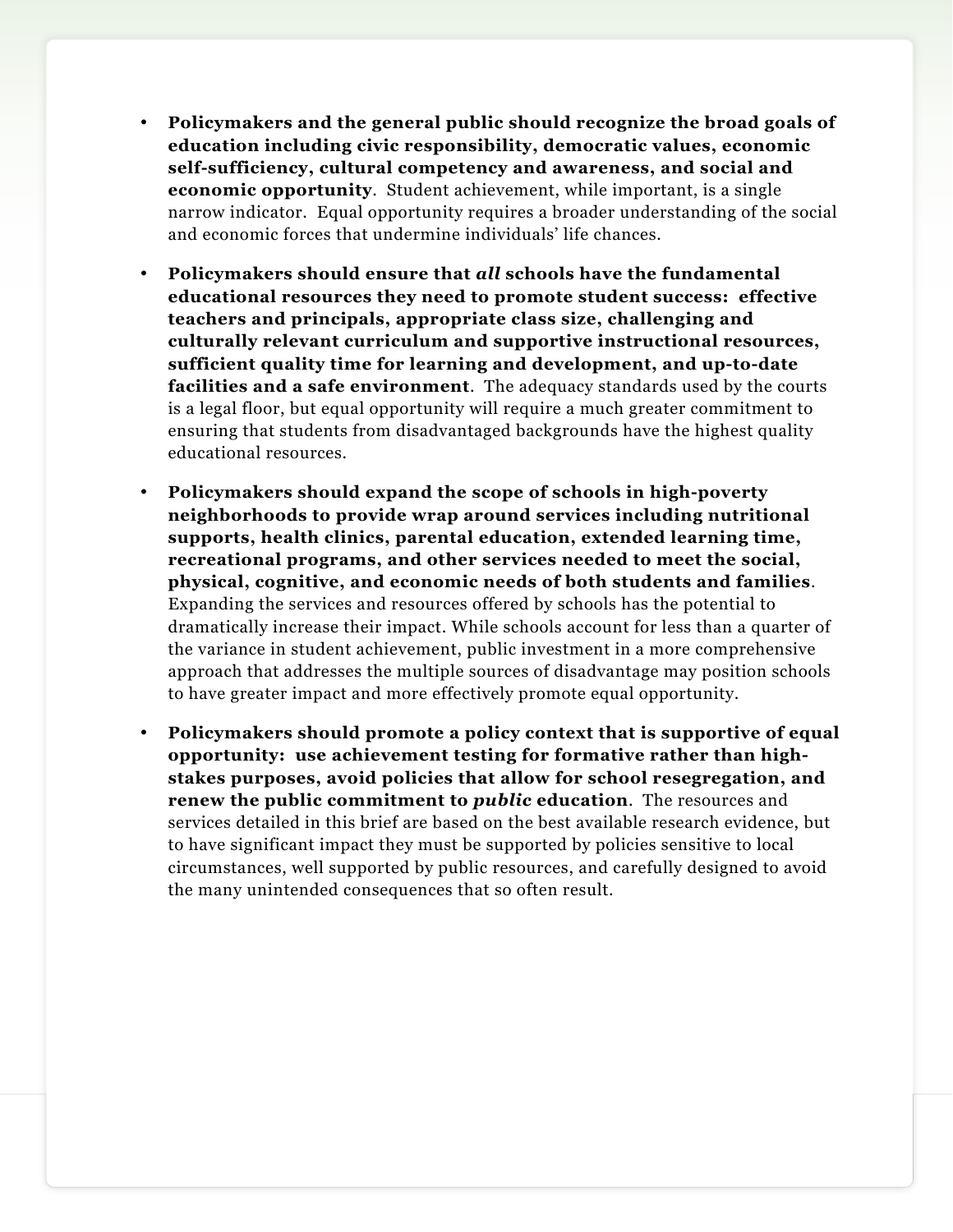INVESTING IN EQUAL OPPORTUNITY: WHAT WOULD IT TAKE TO BUILD THE BALANCE WHEEL?

#### **Introduction**

Amidst the flurry of education policy debates about ESEA reauthorization, the expansion of charter schools, the adoption of the Common Core standards, teacher evaluation and compensation reforms, and other contemporary issues, stakeholders in partisan discussions often seem to have lost sight of the traditional and widely held assumption that universal public education is a social good, one worth significant public investment at local, state, and national levels. $^1$  In fact, Horace Mann, the 19th century champion of publically funded universal education, persuasively reasoned that education is the "balance wheel" of the social structure. He argued that education should be "universal, non-sectarian, free, and that its aims should be social efficiency, civic virtue, and character, rather than mere learning or the advancement of sectarian ends."<sup>2</sup> "Build schools," Mann argued, "… and you will make the happiness and greatness of the nation through the prosperity and morality of each of its citizens."<sup>3</sup> His assertion that our collective well-being as a nation depends on an educated citizenry has important implications for equal educational opportunity. Mann viewed education as the "great equalizer of the conditions of men,"<sup>4</sup> and his vision is reflected at least in part in today's heavy reliance on K-12 schooling as a substitute for a robust set of welfare programs.

While much progress has been made in establishing a universal education system since Mann spoke those words over 150 years ago, substantial disparities in educational resources, opportunities, and outcomes continue to undermine his vision—and ultimately our society. These persistent disparities, strongly correlated with race and class, have prompted decades of research aimed at defining equity in education and determining the collection of resources necessary to realize equitable educational opportunities for all children. Questions about such topics have been at the center of many policy debates, including how to identify appropriate educational aims, how to assess student mastery of them, and how to hold schools accountable for student learning. For example, the bipartisan NCLB legislation of 2001 prioritized educational opportunity by holding schools accountable for the performance of students in various subgroups. Grounded in the erroneous assumption that schools alone can close the achievement gap, NCLB and the policies in its wake have emphasized high-stakes test-based accountability, school choice, school reconstitution, and other largely punitive strategies to prompt school improvement. While some evidence suggests that progress has been made, the policy has not realized its stated goals and many disproportionately poor and minority children are still left behind.

http://nepc.colorado.edu/publication/balance-wheel **1** *of* 23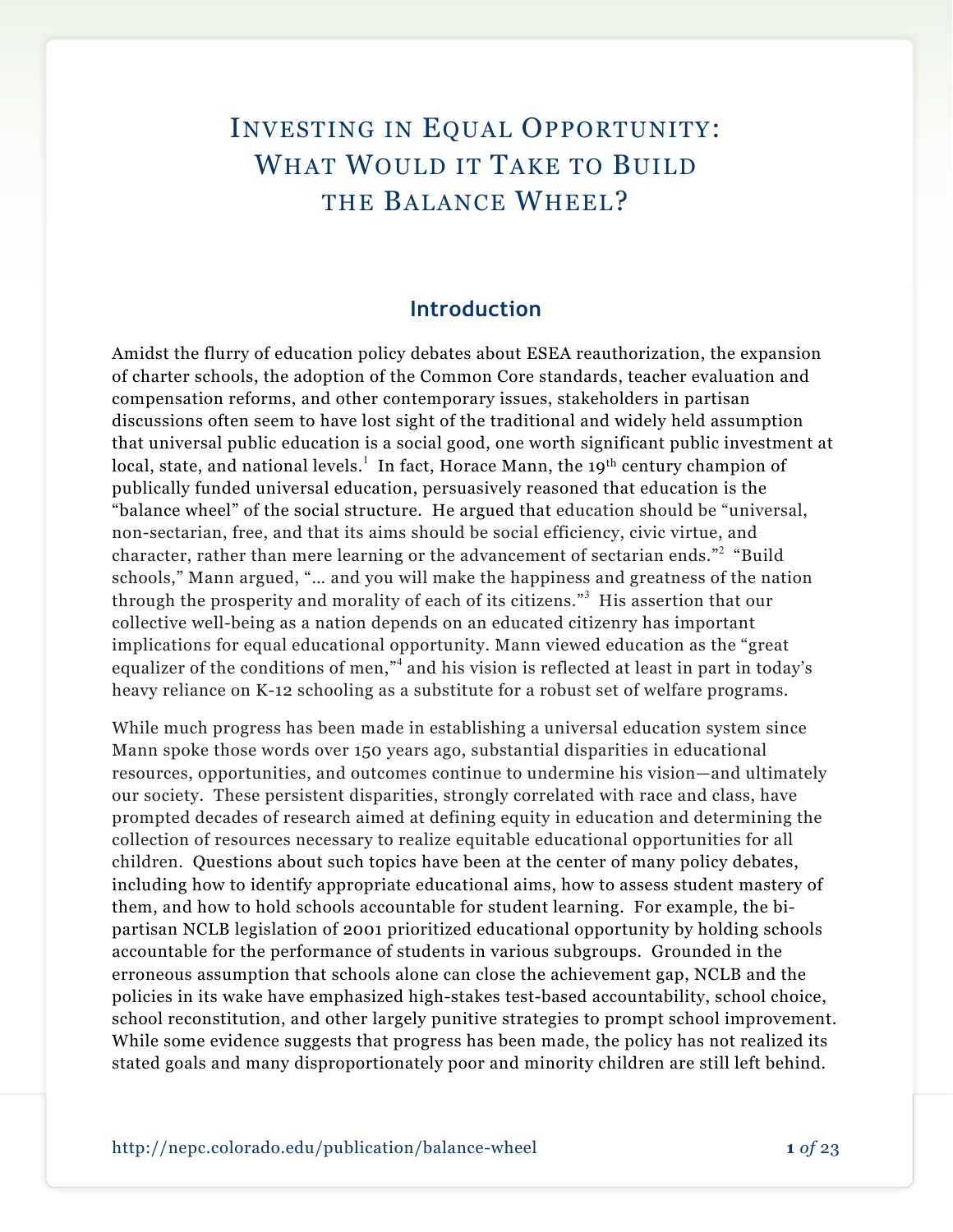This brief revisits Mann's vision of education as the balance wheel of society. The purpose is to identify resources and supporting policies that would be required if we as a nation fully committed our schools to the goal of equal opportunity. Education clearly plays a critical role in creating later life opportunity, and schools have not only endured a great deal of blame for the achievement gap but also have been assigned the responsibility of closing it and correcting the social and economic disparities linked with race and class. However, since the Coleman report was released in 1966, we have known that schools account for less than a quarter of the variance in student achievement. So, while excellent schools staffed by capable and committed educators can certainly make a difference in reducing disparities, conventional educational services alone are not likely to close the gap.<sup>5</sup> The most sensible approach would inventory a range of social and economic policies to address the multiple factors well beyond school systems that contribute to the enduring opportunity gap—providing, for example, fair housing policies,<sup>6</sup> investments in distressed neighborhoods,<sup>7</sup> and policies that increase the income of poor families.<sup>8</sup> In the absence of such policies, however, we might at least consider what an education system fully committed to equal opportunity would look like.

The next section of this brief documents the broken social machinery in the U.S. and establishes education as a critical factor in ensuring equal opportunity to participate in society's civic, social, and economic institutions. The following section draws on existing empirical evidence to identify fundamental educational resources needed to support equal opportunity. It details resources and services within the traditional education sphere as well as others that would be required to expand the role of education and allow schools to address student needs in ways that, although often already expected, have not been formally recognized and funded. The paper concludes by discussing the challenges of pursuing equal opportunity in the current education policy context and by outlining a set of policy recommendations that are not only within reach but essential if we are committed to realizing the potential of education as the balance wheel of America's social machinery.

## **The Broken Machine and the Education Imperative**

The central idea behind Mann's balance wheel metaphor is that equal opportunity to acquire a quality education is a prerequisite for equal opportunity to participate in the political, civic, and economic institutions of society—and that the well-being of a democratic society depends on broad participation in those institutions. An appropriate starting point for a discussion of how to provide equal educational opportunity is to ask *What is equal opportunity with respect to education, and how do we measure it?*

Much of the discourse around equal educational opportunity has focused squarely on the achievement gap. However: while the gap in student test scores is an important indicator of disparities, it offers only a glimpse into the problem. Offering an alternative perspective, Welner and Carter suggest that a more appropriate indicator is what they call "the opportunity gap," which, in contrast, shifts our attention from outcomes to inputs—to the deficiencies in the foundational components of societies, schools, and communities that produce significant differences in educational—and ultimately socioeconomic—

http://nepc.colorado.edu/publication/balance-wheel **2** *of* 23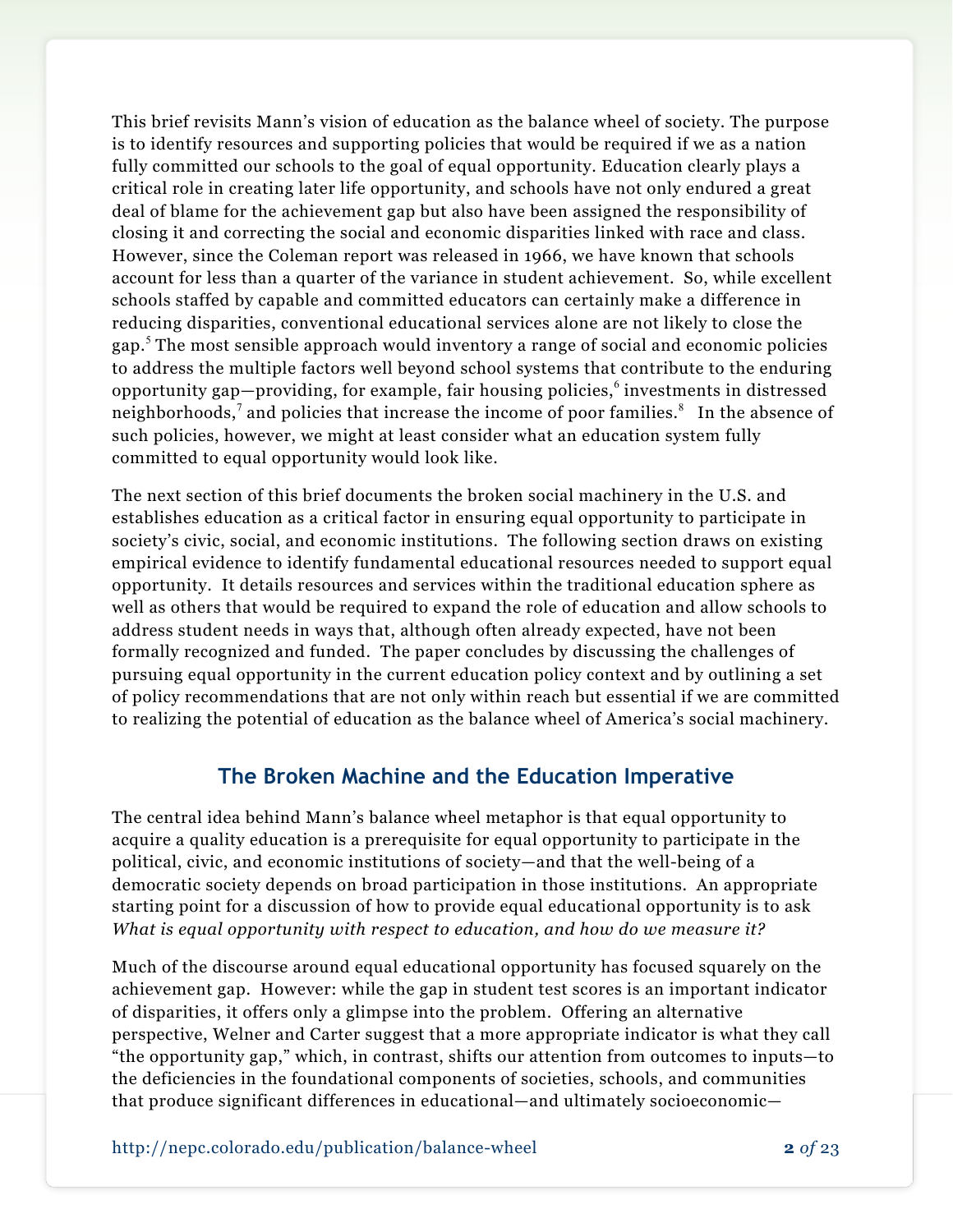outcomes."<sup>9</sup> An additional weakness of relying on student test scores as an indicator of equality is that they are a single and arguably narrow measure of what we as a society expect our schools to teach. What about civic responsibility, democratic values, cultural competency and awareness, economic self-sufficiency, and social and economic mobility? Attention to those more abstract or distant outcomes typically extends beyond the domain of existing research and requires a broader social consensus on the fundamental goals of public education. While it's important to recognize that narrow measures like student achievement may illustrate the problem, they may also distort the solution. For example, the narrow focus on the achievement gap may point to solutions aiming only to improve student test scores rather than to broader interventions addressing the underlying social, economic, and educational conditions required for students to thrive in school and beyond.

However we measure the opportunity gap, it is clear that inequality in America is growing. Trends in labor market outcomes demonstrate that disparities in American family incomes have been increasing over the past five decades.<sup>10</sup> The income gap between families in the top and bottom 20 percent of the income distribution has increased in 2011 dollars from \$59,324 in 1947 to \$177,844 in 2010—an increase of nearly 300 percent. Disparities in income associated with various levels of educational attainment have also been growing

*However we measure the opportunity gap, it is clear that inequality in America is growing.*

over time, suggesting that educational attainment is important in predicting labor market outcomes. $11$  This is not good news for people with the least, or weakest, education. Perhaps even more troubling is that the income-achievement gap has been growing for at least the past 50 years; the achievement disparity between students

from families in the top half of the income distribution versus those in the bottom half has increased by 30-60 percent since the 1970s.<sup>12</sup> This growing achievement gap is, in part, a function of a stronger relationship between family income and rising achievement levels among students in wealthier families. The causal relationships here are complex, but the cycle is clear: poor educational opportunities lead to poor educational outcomes, which are associated with poor labor market outcomes, which in turn, lead to poor educational opportunities for the next generation. $^{13}$ 

While labor market outcomes are relatively straightforward to measure, many other social outcomes that are more difficult to quantify are nevertheless similarly related to educational opportunity. For example, evidence shows an association between education levels and multiple benefits to both individuals and society, including better health outcomes, greater civic participation, reduced crime and incarceration, and reduced reliance on public assistance programs.<sup>14</sup> These social benefits not only contribute to a better functioning society, but they also have clear economic returns. Accounting for both the social benefits and costs, Belfield and Levin estimate the total social impact associated with an individual completing a high school degree compared to dropping out is \$490,560. The comparable impact of earning a bachelor's degree is almost \$1.8 million.<sup>15</sup> Holzer and

http://nepc.colorado.edu/publication/balance-wheel **3** *of* 23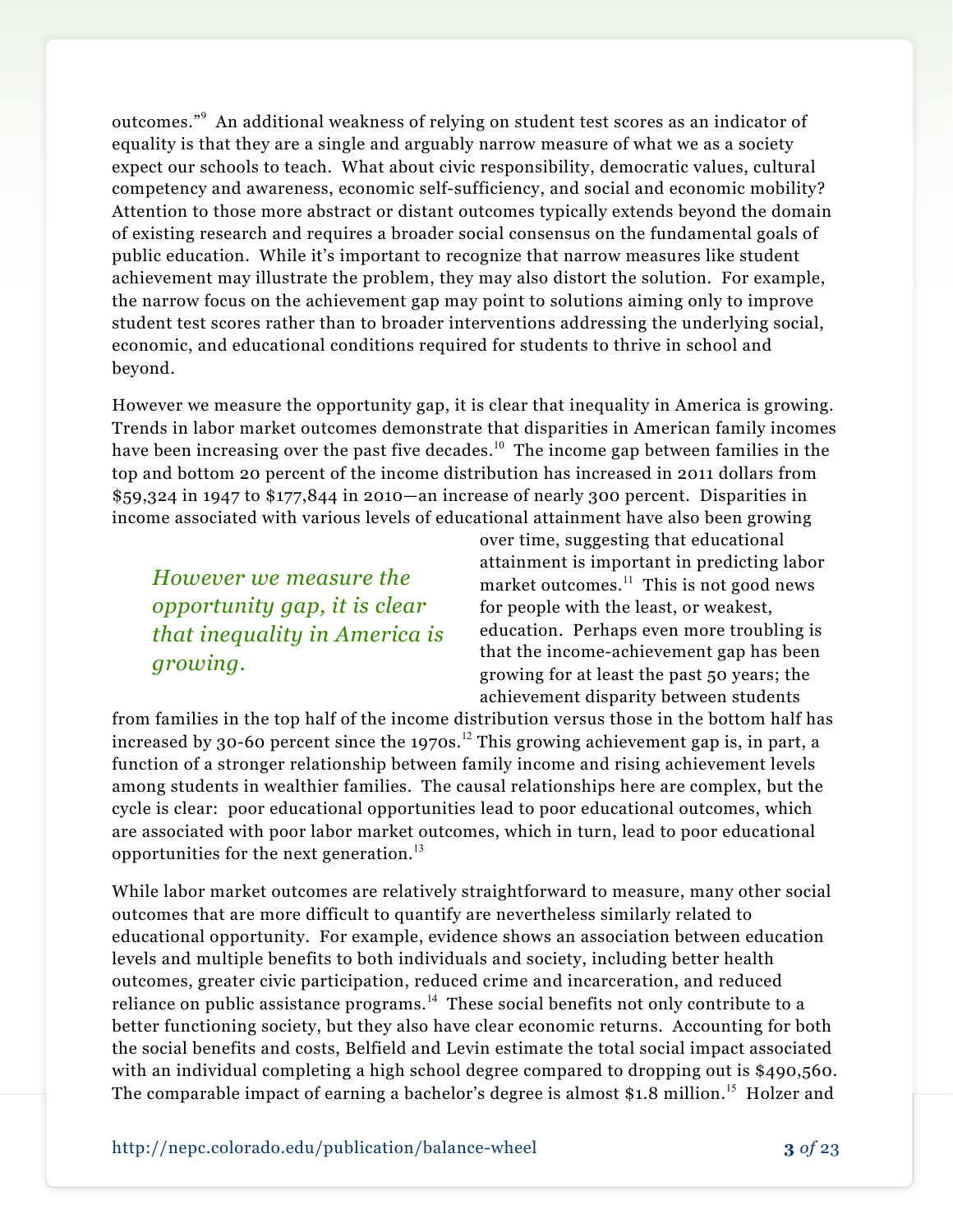colleagues estimate that the annual aggregate costs of child poverty amount to about \$500 billion, or 4 percent of the GDP.<sup>16</sup> The estimated returns on investing in education—and the estimated costs of not doing so—provide evidence supporting Mann's theory of social efficiency resulting from public investment in universal education. Perhaps even more compelling than the economic justification for investing in equal opportunity are the implications for democracy—and the moral and ethical imperatives of a just society.

## **Fundamental Educational Resources Required for Equal Opportunity**

This section of the paper focuses on fundamental educational resources that are necessary—but not necessarily sufficient—for equal opportunity. It outlines what must be provided through an education system truly committed to and designed for ensuring equal opportunity for all students. Some of these resources are clearly within the bounds of the current education system; others require schools to take on expanded responsibilities. This discussion also considers how recent reform efforts promoted as means to equity and accountability have, in some cases, made matters worse for students in poverty and students of color.

#### **Ensuring Fundamental Resources within the Current School System**

While there is no single recipe for success in all school communities, recent research has identified components of an *adequate* education—a first step toward equal educational opportunity. An adequate education is one that provides resources sufficient to ensure that all students, regardless of background or residential district, have the opportunity to realize a clearly defined set of goals.<sup>17</sup> Before further exploring the concept of adequacy, however, it is important to note that current measures of how well students might be meeting goals are problematic. First, while the stated goals of education may be broad (as in developing student interest in civic life, or their problem solving abilities), schools' success is typically measured using standardized test scores and graduation rates—crude and narrow measures, to be sure, that offer little or no insight into many important goals. Further, since proficiency standards vary across states and, given the high-stakes environment introduced by NCLB, many states endorse standards substantially lower than national NAEP proficiency standards.<sup>18</sup>

To return to the topic of adequacy itself: it is important to note that the term is conceptually distinct from equality. Adequacy is a floor; it is the minimum level of resources needed to realize the stated goals of education. Equality, on the other hand, is "necessarily comparative or relational."<sup>19</sup> Of course, these concepts could be closely connected if, for example, we were to assess the degree to which individuals have equal opportunity to realize defined outcomes, or if civic equality were considered an essential outcome of an adequate education.<sup>20</sup> Generally, however, equal opportunity tends to be the higher standard when the reference is to broader educational, social, and economic outcomes.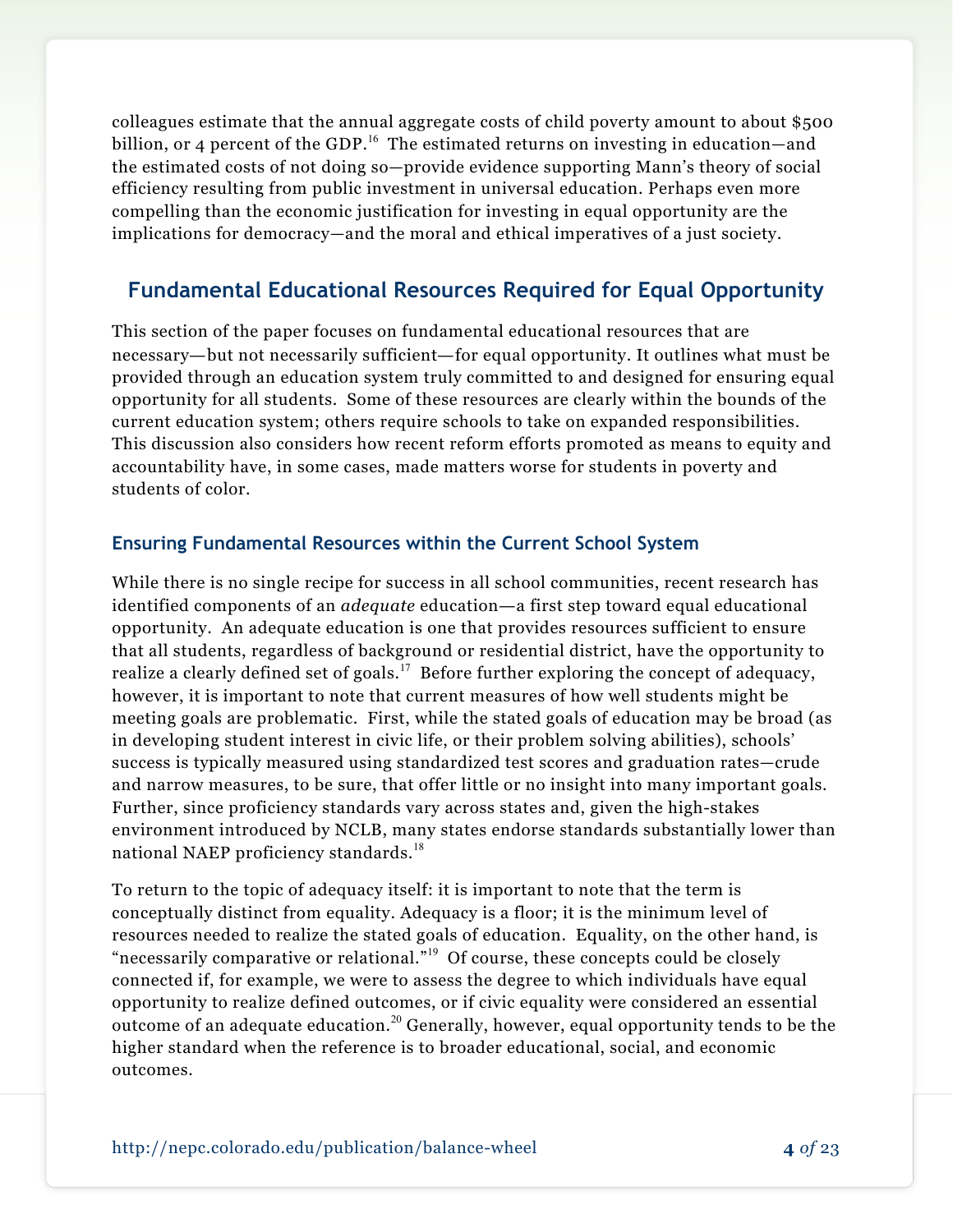Taken together adequacy studies suggest, almost without exception, that additional resources are needed in poor school districts to provide all students the opportunity to realize specified educational outcomes. <sup>21</sup> The *Campaign for Fiscal Equity v. the State of New York* offers an illustration of how courts have used the concept of adequacy to identify a comprehensive and essential array of resources. In this lawsuit, plaintiffs successfully argued that the state's school finance system under-funded New York City public schools and, in so doing, denied its students their constitutional right. The case created a new constitutional standard for a "sound basic education," which NY State Supreme Court Justice DeGrasse, writing for the majority, defined as the "foundational skills that students need to become productive citizens capable of civic engagement and sustaining competitive employment." To ensure a sound basic education, the court held that the state must provide at least the following resources: (1) sufficient numbers of qualified teachers, principals, and other personnel; (2) appropriate class sizes; (3) adequate and accessible school buildings; (4) sufficient and up-to-date books, technology, and learning materials; (5) suitable curricula, including an expanded platform of programs to help at-risk students by giving them more time on task; (6) adequate resources for students with extraordinary needs; and  $(7)$  a safe orderly environment.<sup>22</sup>

Note that by citing this example I don't intend to suggest that other resources may not be essential to adequacy or equal opportunity; instead, in this discussion I mean to emphasize those resources well documented by research and, in many cases, supported by the courts. They include:

- Effective teachers and principals
- Appropriate class size
- Challenging and culturally relevant curriculum and supportive instructional resources
- Sufficient quality time for learning and development
- Up-to-date facilities and a safe environment.

While these broad sets of resources are not particularly contentious, the policies needed to support them often are. Equal opportunity requires smart, carefully crafted policies designed to guarantee that these fundamental resources are available to all students, especially those from disadvantaged backgrounds.

#### *Effective Teachers and Principals*

*Every student needs good teachers.* Empirical evidence is clear that teachers are the most important school resource required to produce high-quality educational opportunities for all students.<sup>23</sup> However, many schools and classrooms lack high-quality teachers, and the problem is most pronounced in urban schools serving large concentrations of high-poverty students. These schools experience higher rates of

http://nepc.colorado.edu/publication/balance-wheel **5** *of* 23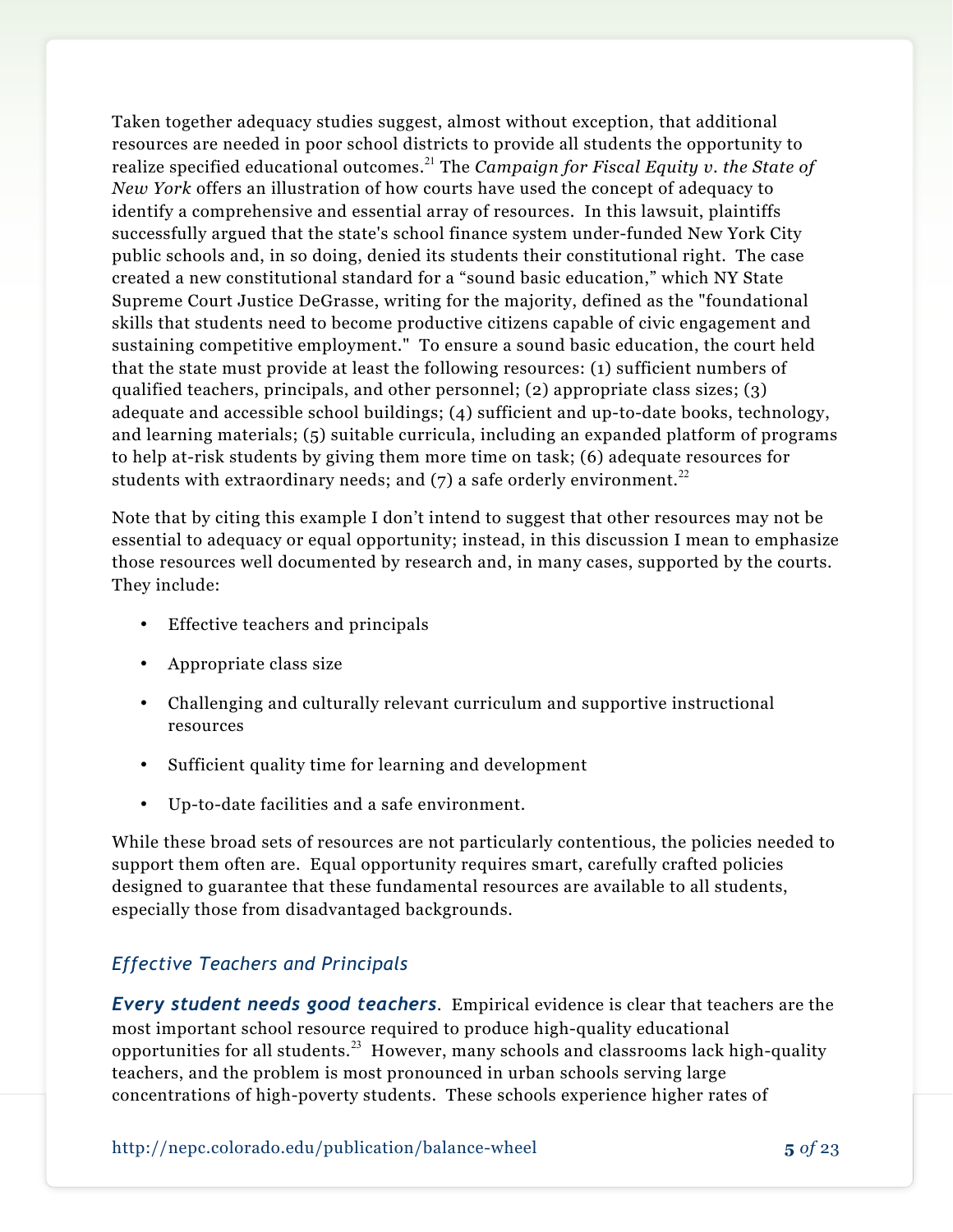turnover than their non-urban counterparts; the teachers they lose tend to have better qualifications than those who stay; and, the teachers hired to fill the vacancies tend to be less experienced and less qualified than those they are replacing.<sup>24</sup> In the end, these schools find themselves serving some of the highest need students with many of the leastqualified teachers.

While education policy over the past several decades has focused heavily on teachers, policymakers continue to wrestle with the concurrent challenges of how to expand the pool of qualified teacher candidates, recruit teachers to the schools where they are needed

*Teachers are the most important school resource required to produce high-quality educational opportunities for all students.*

most, and retain qualified and effective teachers over time.25 Some policies in the name of equity have had perverse effects on equitable staffing practices. For example, NCLB and other high-stakes accountability policies that publically indict educators for low student performance often have the effect of driving the best teachers away

from the schools that need them the most. A recent review of school reconstitution as a mechanism for turning around low-performing schools found that newly hired staffs were often less equipped to handle their responsibilities than the educators they replaced. The study concluded that this strategy can exacerbate the challenges of staffing chronically low-performing schools if policies are not carefully designed to support the work of educators in those settings.26 High-stakes accountability policies also have impacted the quality and preparation of individuals entering the teaching profession in unanticipated and sometimes perverse ways. NCLB's "highly qualified teacher" (HQT) requirement spurred an unprecedented emergence of alternative teacher certification programs. While research shows that the nature of the preparation matters (for example, pre-service pedagogical coursework and clinical training are associated with teacher effectiveness<sup>27</sup>), the wide variability in requirements across certification programs has largely distorted the meaning and value of that credential. The HQT requirement has also blurred the distinction between teacher quality and teacher qualifications.28 Research has found that districts and schools with a surplus of "highly qualified" teachers have the luxury of considering other quality-related traits in their hiring practices, while those with a shortage are forced to focus on qualifications for compliance purposes.<sup>29</sup>

Targeted policies that address school capacity and working conditions have the potential to contribute to more equitable staffing. Promising policies that could be targeted to difficult-to-staff schools include induction programs, mentoring, and site-specific professional development;30 more planning time with colleagues to coordinate curriculum and discuss the needs of individual students;<sup>31</sup> and, higher pay for more challenging assignments.32 Rewards for high performance in difficult settings might also be helpful but they would require first the ability to measure teacher performance in ways that meet validity and reliability standards, an issue not yet resolved. In addition, improved working conditions related to planning time, workload, influence over school policy, administrative support, class size, instructional materials, and school resources have been found to be

http://nepc.colorado.edu/publication/balance-wheel **6** *of* 23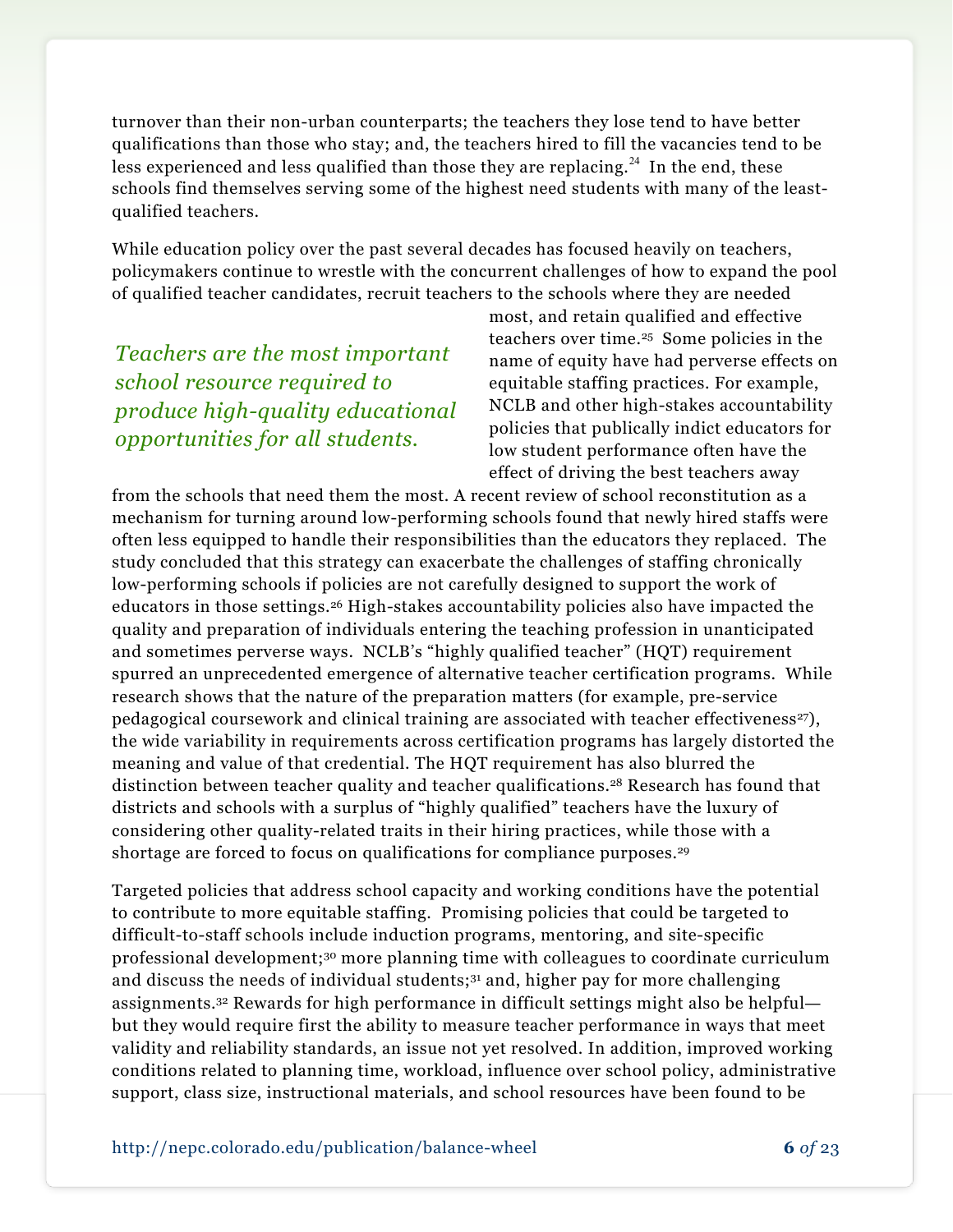associated with teacher retention.33 While more research is needed on the effects of targeting such policies to difficult-to-staff schools, existing evidence on working conditions and teacher efficacy suggests that efforts to create more supportive and productive environments have the potential to improve the capacity and performance of educators in difficult-to-staff and chronically low-performing schools.

*Every school needs good leaders***.**One of the most important factors in attracting, developing, and retaining good teachers is having high-quality, stable school leadership.<sup>34</sup> We know from existing research that "effective principals influence a variety of school outcomes, including student achievement, through their recruitment and motivation of quality teachers, their ability to identify and articulate school vision and goals, their effective allocation of resources, and their development of organizational structures to support instruction and learning."<sup>35</sup> The principal's job is complex and multidimensional, and the effectiveness of principals depends, in part, on their sense of efficacy on particular kinds of tasks and on their ability to allocate their time appropriately across daily responsibilities. In particular, time spent on organizational management is associated with positive school outcomes measured by test score gains as well as by teacher and parent assessments of school climate.<sup>36</sup> Further, principals must be prepared to evaluate teachers and to use multiple sources of data to guide teacher and school improvement. Research shows that principals' subjective evaluations of teachers may offer valuable information on teacher performance beyond what student test scores alone can capture, including contributions to the school's culture, the development of other teachers, and student outcomes like enthusiasm and persistence.<sup>37</sup>

Research has also shown that principal quality is most important in high-poverty and lowperforming schools, but quality principals are inequitably distributed across schools.<sup>38</sup> Low-income students, students of color, and low-performing students are more likely to attend a school that has a "first-year principal, a principal with less average experience, a temporary or interim principal, a principal without at least a master's degree, and a principal that went to a less selective college as compared to their more advantaged counterparts."<sup>39</sup> There is, however, some good news among the findings on the distribution of principals. Evidence suggests that effective principals are likely to remain in their schools, even if those schools are characterized by high poverty or low achievement. So, "the common view that the best [principals] leave the most needy schools is not supported" by the evidence.<sup>40</sup> While high-poverty and low-achieving schools may be most likely to have inexperienced principals, if the principals are effective they are likely to remain. These findings underscore the importance of policies that create conditions and target resources for recruiting effective principals and helping them succeed in highpoverty and low-performing schools.

#### *Appropriate Class Size*

In addition to high-quality educators, students need to be in classes that are structured to support their learning. Studies have shown that small classes can have a substantial effect on student performance, that the effects are greatest for low-income and minority students

http://nepc.colorado.edu/publication/balance-wheel **7** *of* 23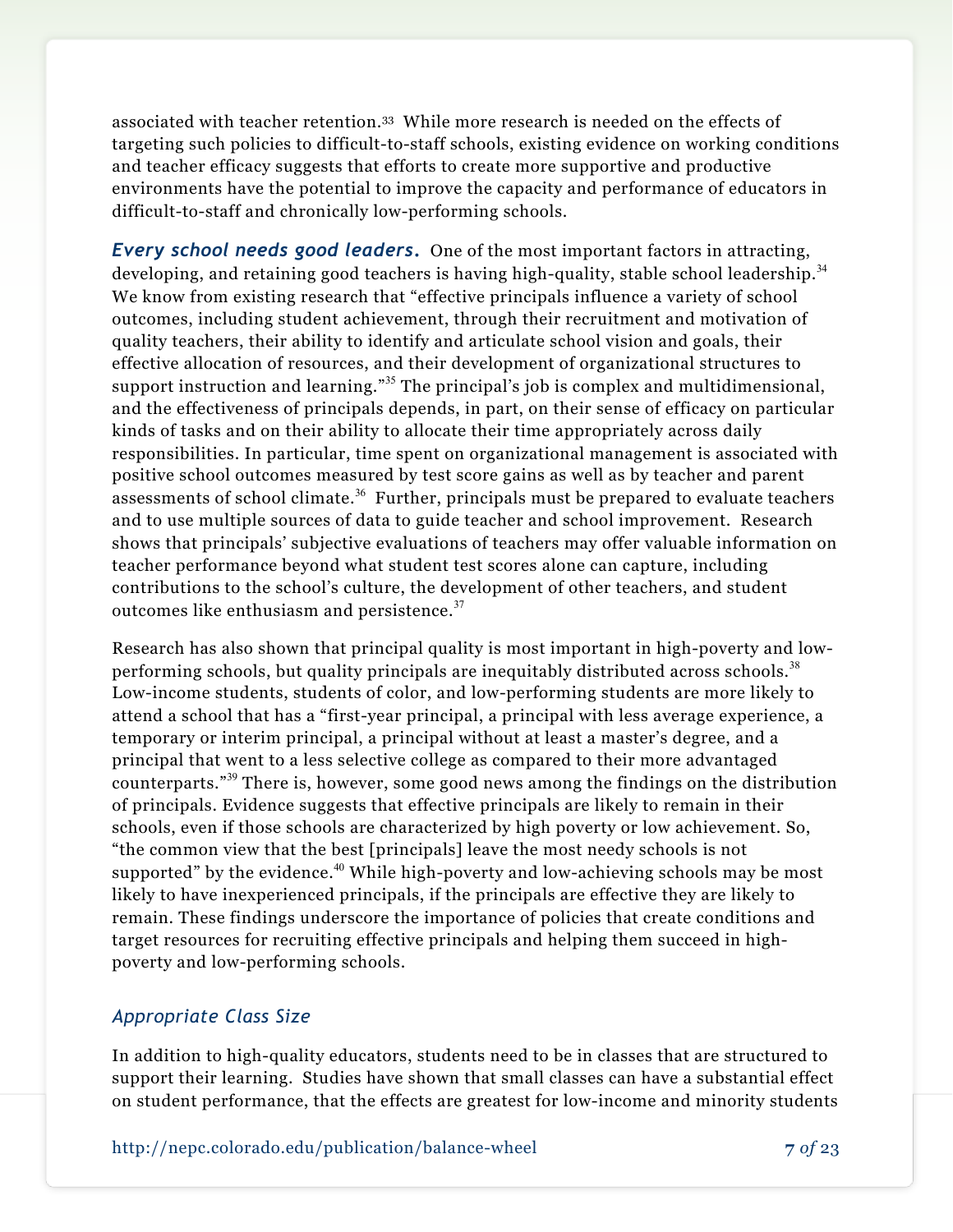in the early grades, and that the effects persist over time.<sup>41</sup> Evidence also suggests that more years in small classes are important for sustaining long-term effects.<sup>42</sup> Critics of small classes argue that across-the-board class size reduction can be a costly intervention with modest effect sizes.<sup>43</sup> However, to the extent that class size reductions are targeted to the students, grades, and subjects where they have the greatest impact, the costs decrease and the effects increase.<sup>44</sup> While some analyses have positioned teacher quality and small classes as alternative investments, with most favoring investing in teacher quality, <sup>45</sup> both teacher quality and smaller classes are necessary provisions in disadvantaged schools. Small classes have been shown to provide an environment for effective teachers to work with individuals and small groups, to experiment with innovative instructional practices, and to engage students in whole group discourse.<sup>46</sup> Small classes are also associated with more instructional time and less time spent on discipline, with the effects most pronounced in classes of lower-performing students.<sup>47</sup>

While smaller classes provide an environment conducive to classroom instruction that can result in higher achievement for poor and minority students, they also presumably create conditions for greater connections with teachers. To the extent that these teachers operate within an ethic of caring, these interactions may result in broader outcomes related to motivation, confidence, and persistence.<sup>48</sup>

#### *Challenging and Culturally Relevant Curriculum and Instructional Resources*

All students need to be exposed to curriculum that is challenging and culturally relevant, and they need to have access to instructional resources that support their learning. In order to ensure a solid foundation for learning, students need strong, individualized reading and math interventions in the early grades. According to Slavin, Karweit, and Wasik, "success in the early grades does not guarantee success throughout the school years and beyond, but failure in the early grades does virtually guarantee failure in later schooling."<sup>49</sup> Key factors for early success include effective teachers and high-quality individual tutoring for students experiencing difficulties. $50$ 

As students move through school, tracking and variable access to advanced courses contribute to unequal opportunity. Too often students from poor and minority families are placed in unchallenging courses that are unlikely to provide access to future educational opportunities enjoyed by their more affluent peers. These differences in course taking can have profound effects on student outcomes. In fact, one study of high school tracking found that "the difference in achievement between tracks [within schools] exceeds the difference in achievement between students and dropouts, suggesting that cognitive skill development is affected more by where one is in school than by whether or not one is in school."<sup>51</sup> In many cases, this sorting occurs through formal tracking that sometimes begins at young ages and that grants access to more advanced courses as students progress through middle and high school.  $52$  In other cases, schools serving less advantaged students simply have fewer advanced course offerings for students to take.<sup>53</sup> Schools that are smaller, that are located in more rural areas, and that serve higher concentrations of low-income and minority students are less likely to offer AP courses, for

http://nepc.colorado.edu/publication/balance-wheel **8** *of* 23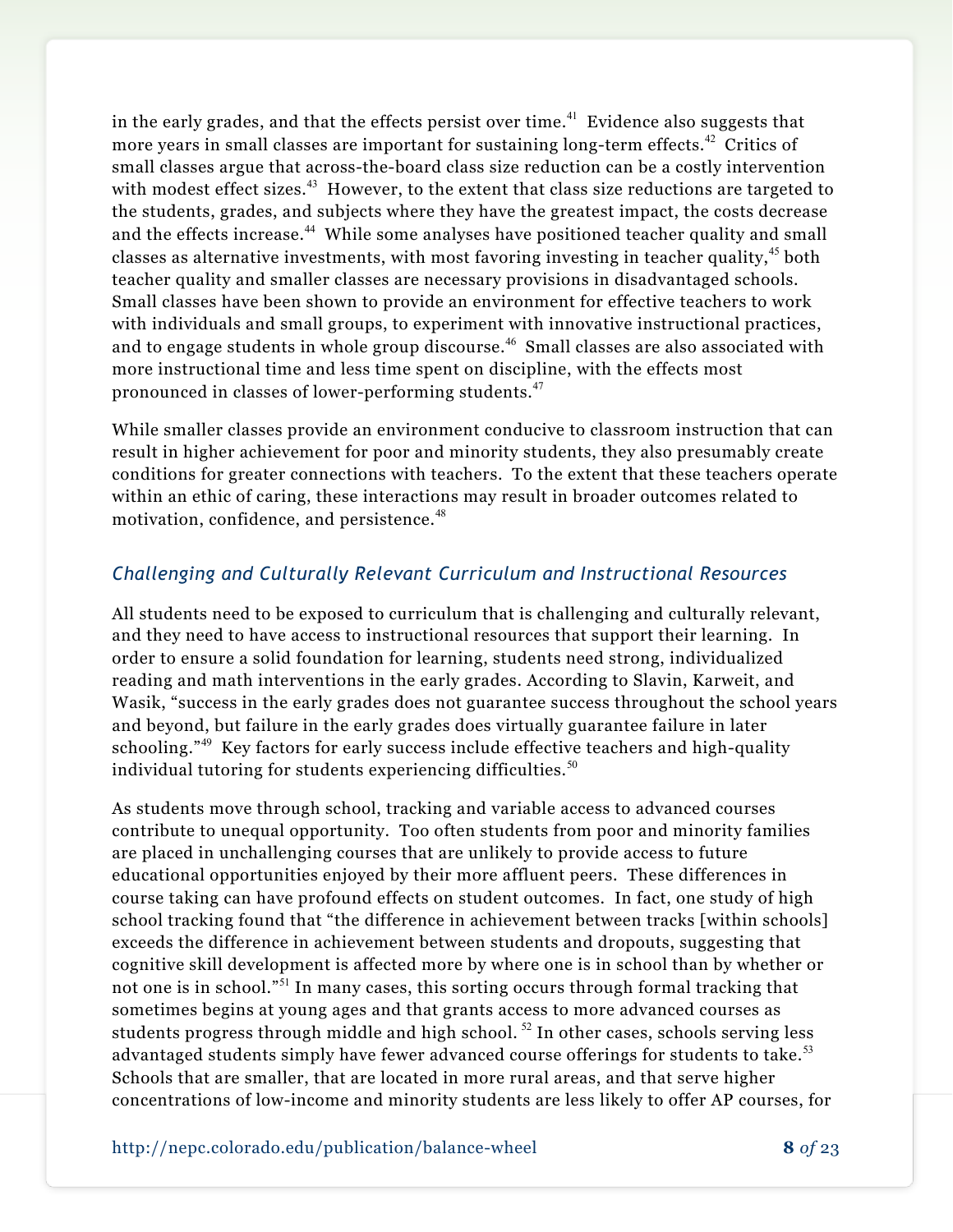example, compared to other schools.<sup>54</sup> While overall advanced course-taking rates have increased for all demographic groups, increases have been most pronounced for females, whites, Asians, and students from middle and higher income families. As a result, demographic disparities in advanced course taking have actually increased.<sup>55</sup>

Students also must have access to culturally relevant curriculum and culturally responsive teaching in order to have equal opportunity. Carter explains that "educators would be remiss in ignoring the sociocultural aspects of schooling and thus assuming that a onesize-fits-all model works for all students. If we want to understand why the experiments with equality of opportunity policies have not produced certain anticipated returns, we must comprehend why 'access' alone is not enough and why the social and cultural 'stuff" matter."<sup>56</sup> The content of the curriculum should be affirming and relatable for all students, and teachers should be prepared to engage in culturally-responsive teaching practices that account for the language, culture, and socio-emotional perspectives of their students.<sup>57</sup> However, these principles have been undermined by state testing requirements that have narrowed the curriculum and by centralized curriculum standards that have shifted curricular decisions away from local communities. 58

Further, instructional resources like textbooks, materials and technology are necessary to ensure equal opportunity. In the current information-based society, technology is a key competency for social and economic participation, and an essential ingredient in an education designed to realize equal opportunity.<sup>59</sup> Technology—including laptops, tablets, and software—as well as professional development designed to teach teachers how to effectively implement it is critical. As Warschauer describes, "New technologies are widely viewed as having the potential to either alleviate or exacerbate existing inequalities."<sup>60</sup> Evidence suggests that even when student-computer ratios are similar, low-SES schools tend to have educators who are less equipped to use technology in productive ways, and differences in how technology is used can translate into unequal opportunities. For example, research has found that schools serving low SES students are more likely to use technology to drill basic skills related to standardized tests, while schools serving higher SES students are more likely to use technology to support interdisciplinary research projects and other activities that develop problem solving skills and creative capacities.<sup>61</sup> Further, to the extent that online access is provided to the most advanced students as a privilege or reward, inequities are increased. $62$ 

#### *Sufficient School Time for Learning and Development*

While the amount of allocated school time is largely standardized across the nation, the amount of *quality learning time* varies considerably.<sup>63</sup> Poor children tend to receive disproportionately less instructional time in core subjects and advanced courses, and they are often enrolled in schools where poor educational resources and organizational conditions undermine the quality of learning time. Data from the Program for International Student Assessment (PISA) reveal inequities in learning time among different categories of U.S. students. Compared to students from the highest quartile of the economic, social and cultural status (SES) index, students from the lowest quartile spend

http://nepc.colorado.edu/publication/balance-wheel **9** *of* 23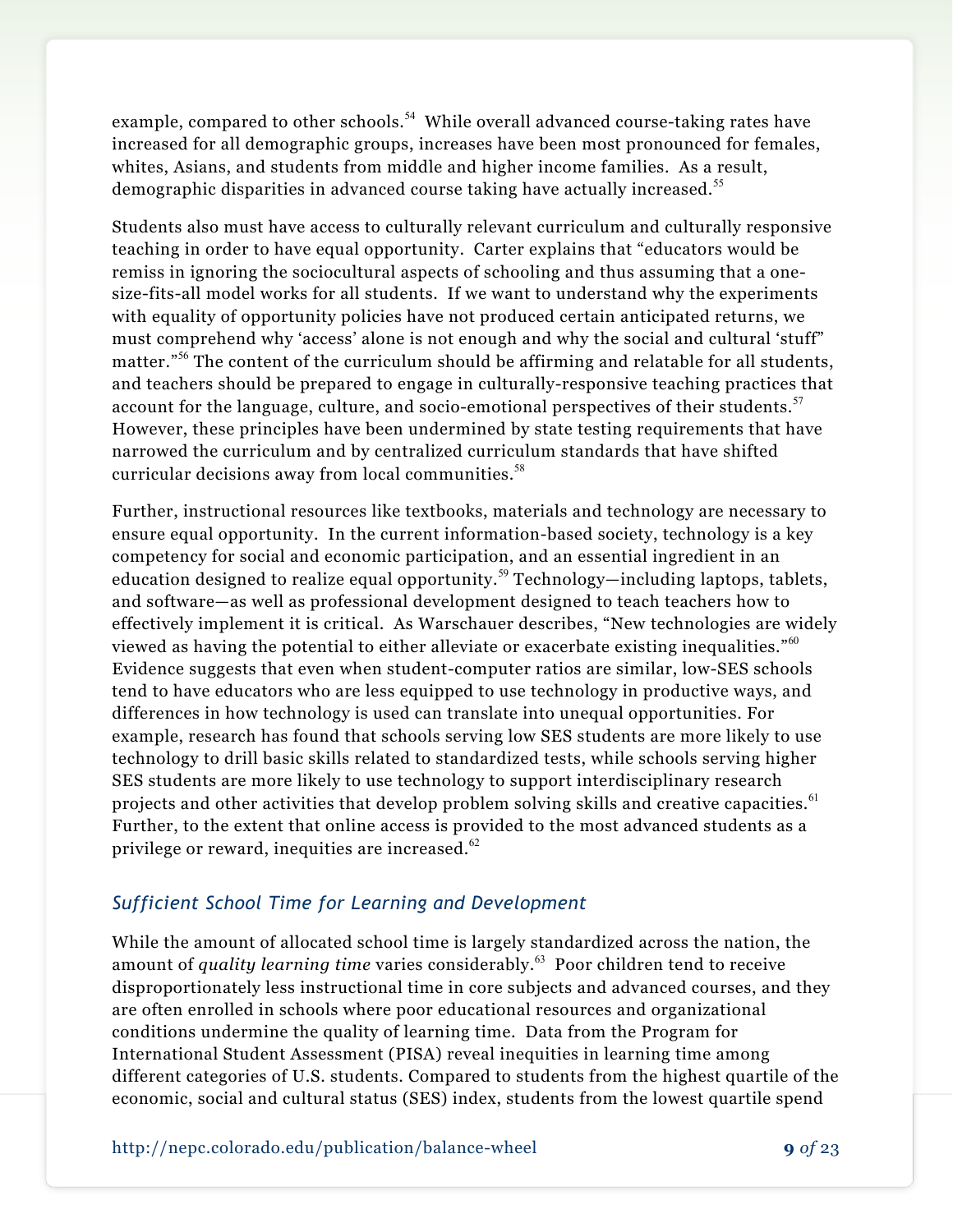an average of 1.45 (19 percent) fewer hours on mathematics each week.<sup> $64$ </sup> This deficit of learning time cannot be explained by higher allocations to other subjects. These students also spend less time learning science and language. Students in the lowest SES quartile spend an average of 1.98 (28 percent) fewer hours learning science each week, and an average of 1.76 (23 percent) fewer hours learning language. The most significant source of the disparity in average learning time is regular school lessons. Compared to students in the highest SES quartile, students in the lowest quartile receive 26 percent less regular school lesson time in math, 32 percent less time in science, and 29 percent less time in language.

The disparities in learning time despite relatively uniform allocations of time to schooling may be related to a variety of contextual factors that disadvantage schools serving relatively large concentrations of poor and minority students. For instance, schools that have more skilled administrators may have more efficient scheduling and, consequently, better within school allocations of learning time.<sup>65</sup> Likewise, schools that are staffed by more effective teachers are likely to make the best use of class time for high-quality instruction. As discussed above in the section on teachers and principals, these factors associated with more and better learning time tend to favor students from more advantaged backgrounds.

#### *Up-to-Date Facilities and Safe Environments*

In his 1991 book, *Savage Inequalities,* as well as several books since then, Jonathon Kozol documented the severe and troubling disparities that continue to exist in the quality of schools attended by students in poor communities compared to those in wealthier neighborhoods.<sup>66</sup> The schools in his book were segregated and unequal, and Kozol's indepth analysis revealed a bleak picture illustrating how stark differences in school facilities sent messages to children about their worth and potential. More recent evidence indicates that poor facilities are related to lower test scores,  $67$  lower productivity and retention of teachers,<sup>68</sup> and unhealthy environments that affect children's heath, motivation, and performance.<sup>69</sup> Facilities are also essential complementary resources for other provisions described in this brief. For example, up-to-date and safe environments are needed to attract and retain educators, to accommodate smaller classes, and to provide the infrastructure required for instructional technologies.

#### **Expanding the Scope of Education**

Fully addressing and providing public resources to amend the inequities discussed in the previous section would be a good start, but policies and resources that expand the role of schools are needed to help equalize out-of-school disparities and enhance equal opportunity. Additional public investments must be made to support the growth and development of children in ways that prepare students to be successful in school and in life.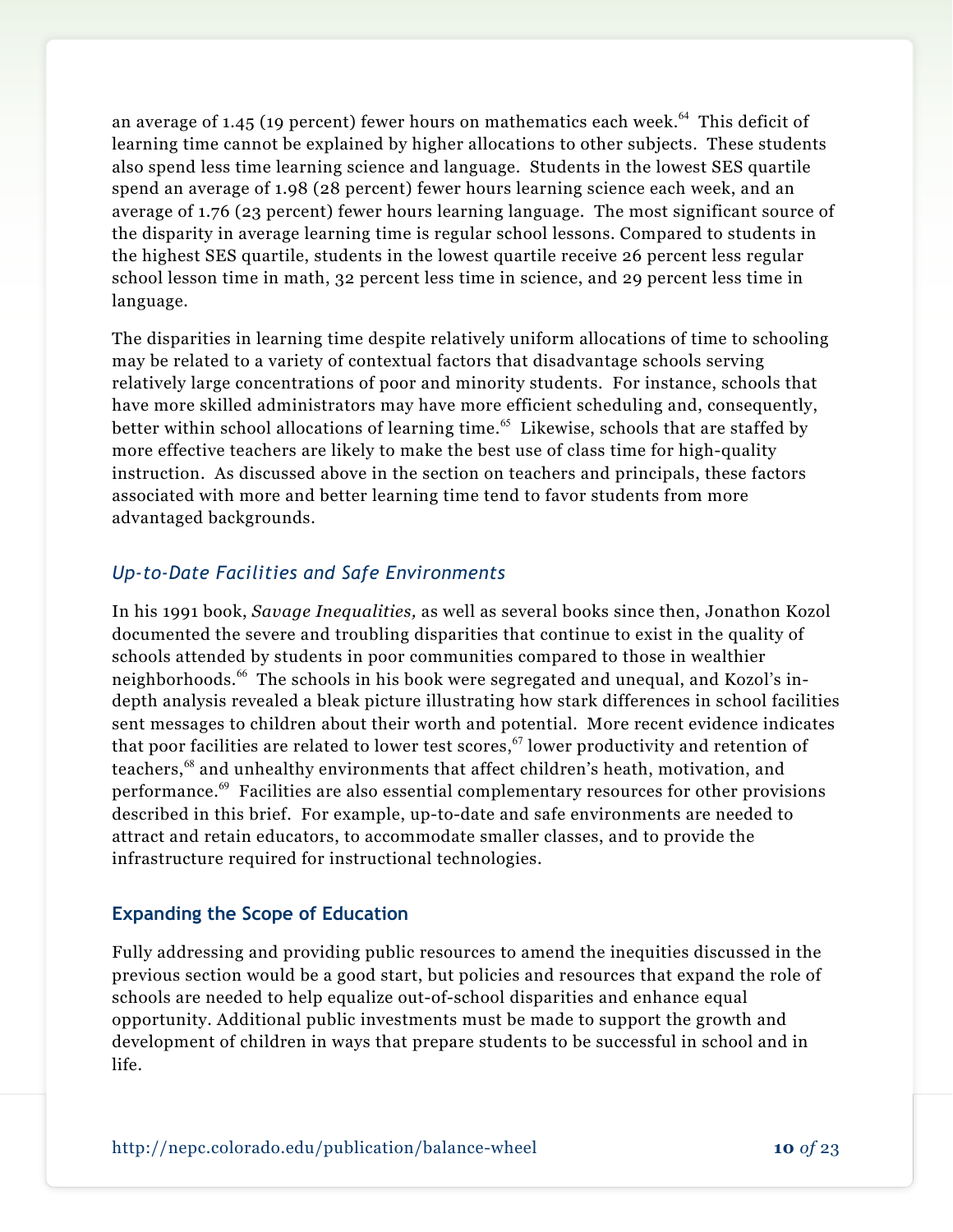#### *Extended Time for Learning and Development*

The disparities in out-of-school learning opportunities that are "off-the-record" further disadvantage students who are already disadvantaged by deficient learning time in school. More advantaged students receive significantly more structured educational activities outside of school time (such as science camps, family vacations, and high-quality afterschool programs); they typically have better educated parents able to more actively participate in their education—to develop their reading and vocabulary skills at a younger age, for example, and to extend their learning time into the evenings by providing homework help. These supplemental learning opportunities have been shown to exacerbate the achievement gap. The most poignant illustration is the well-documented summer learning gap. Low-income students experience greater amounts of summer learning loss in reading and mathematics as a result of slower learning rates in the summer. $70$ 

Not surprisingly, children from different SES groups spend unequal amounts of out-ofschool time on academic work. PISA data show that the amount of time dedicated to individual study is directly correlated with  $SES.^{71}$  Compared to students in the lowest quartile, those in the highest SES quartile spend an average of 36 more minutes each week studying math, 41 more minutes each week studying science, and 42 more minutes each week studying language. The greater time dedicated to individual study among high SES students more than offsets the average additional time offered to low SES students in outof-school programs.

In addition to these disparities in the quantity of out-of-school learning time, the quality of that out-of-school time also varies. Students from more affluent backgrounds are exposed to learning resources including books, computers, museum visits, and other social, cultural, and academic experiences that are better aligned with the skills and experiences most valued in most public schools.<sup>72</sup> These children are from families who have the resources to provide costly supplemental instruction through high-quality private tutoring programs and subject-interest camps and courses. Further, they have constant access to greater stocks of human, cultural, and social capital; simply being around educated adults like their parents and peers from educated families during out-of-school time may affect a student's academic performance.<sup>73</sup> High-quality extended day and year programs must be part of a broader reform agenda to improve equal opportunity.

#### *High Quality Early Childhood Education and Services*

High-quality early childhood education is a necessary factor in the equal opportunity equation. Research demonstrates that the income-achievement gap is large when children enter kindergarten and persists as students progress through school.<sup>74</sup> Consequently, efforts must be made to ensure that all students are ready to learn when they begin their formal education. While the evidence on the effects of early childhood education has been uneven, longitudinal studies (the Perry Preschool Study, the Abecedarian Study, and the Chicago Longitudinal Study) of *high-quality* early childhood education programs reveal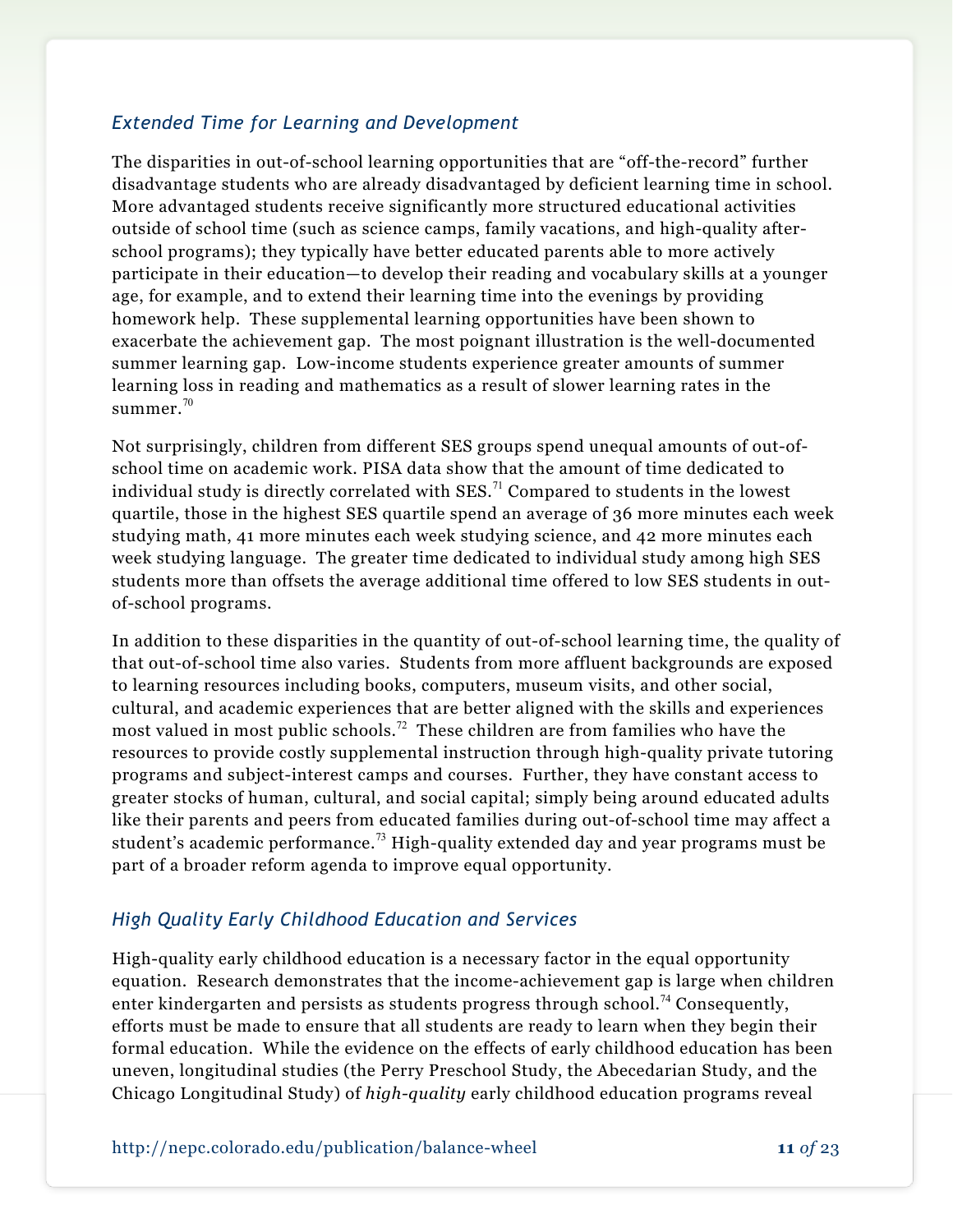positive effects on academic achievement, attitudes, social behaviors, high school graduation, and later adult economic outcomes, health, and social behaviors.<sup>75</sup> Highquality early childhood programs include a wide range of services to support children and their families, including: high standards; capable, committed and well-paid teachers; onsite supervision and professional development; an engaging curriculum that attends to students' social, emotional, and cognitive development; and small classes.<sup>76</sup> While these sorts of programs can be expensive, they have been shown to have financial returns that far exceed their costs. $77$ 

Equal opportunity requires substantial investments in young children. Universal, publically-funded high-quality preschool is a first step. In addition, prenatal care, early nutrition, health supports, parental education, and paid parental leave have the potential to support the healthy cognitive, social, and emotional development of children so they are positioned to benefit from K-12 schooling.

#### *Community Schools and Wrap-around Services*

Since the opportunity gap is grounded in a range of social and economic factors, serious efforts to promote equal opportunity must include a broader set of services than schools have typically provided.<sup>78</sup> School-based programs that offer medical and dental care, psychological support, recreational activities, and social services for all children have long been shown to significantly impact students' ability to benefit from educational offerings.<sup>7</sup> These wrap-around services are a hallmark of a community schools, defined as "both a place and a set of partnerships between the school and other community resources. Its integrated focus on academics, health and social services, youth and community development and community engagement leads to improved student learning, stronger families, and healthier communities."<sup>80</sup> By aligning school and community resources, these locally-based initiatives have become "a promising strategy for improving student outcomes by providing wraparound services that meet the social, physical, cognitive, and economic needs of both students and families."<sup>81</sup>

The Harlem Children's Zone (HCZ) is perhaps the most touted example of a holistic, neighborhood-based community school. The HCZ components include: early childhood programs with parenting classes; academic advisors and afterschool sessions; fitness, health and nutrition programs; family counseling; community center; and an employment and technology center that teaches job-related skills to teens and adults. While the philosophy behind community schools and wrap-around services is compelling, evidence on the impact of the HCZ has been mixed. $82$  A more recent, in-depth study of one district's community schools shows more positive effects, including high participation rates among the most socioeconomically disadvantaged students, gains in English language development scores among program participants, and positive attitudes about school among middle school students.<sup>83</sup> Family engagement and extended learning programs were associated with increases in students' perceptions of their school as a supportive environment—which were, in turn, linked to students' motivation and academic confidence, both of which were related to gains in achievement. Findings from these

http://nepc.colorado.edu/publication/balance-wheel **12** *of* 23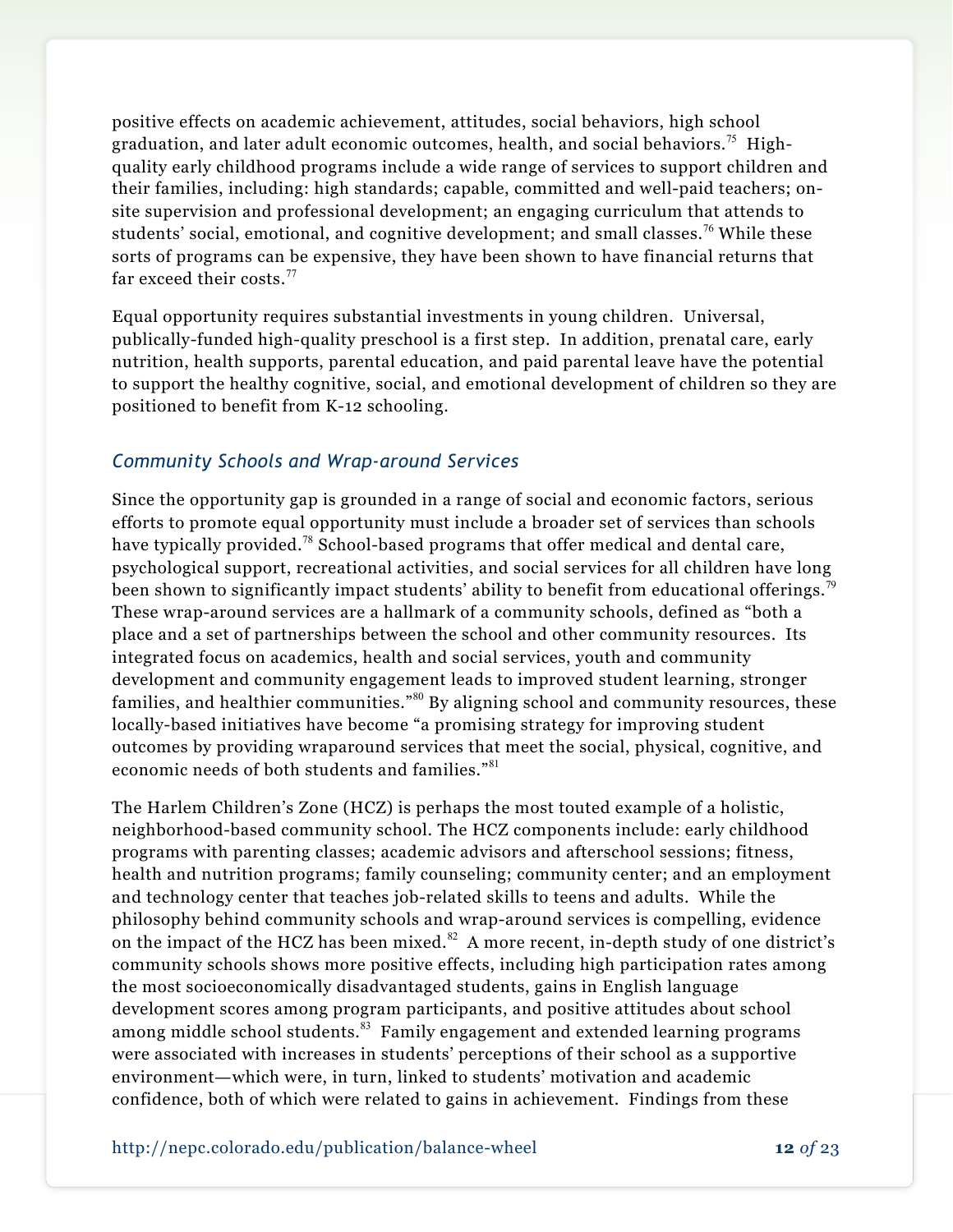programs suggest that wrap-around services targeting the needs of the local community may have a range of positive effects.

## **Realizing Equal Opportunity in a Challenging Policy Context: Conclusions and Recommendations**

For too long, America has been the "land of opportunity" for only a subset of its population. Economic and social opportunities are largely limited to those who come from economically and socially privileged classes—those who have had access to excellent educational opportunities by virtue not necessarily of their ability, but of the circumstances they were born into. This situation is far from Mann's vision of universal education as the balance wheel of the social machinery, and the result is a far cry from the "social efficiency" and "civic virtue" promised.

In many cases, trends in the current education policy environment undermine progress toward equal opportunity. For example, the climate of high-stakes accountability and the national focus on achievement testing as the primary measure of student and school performance have had a number of perverse effects. These policy emphases have narrowed the curriculum, intensified the challenges of staffing schools serving high concentrations of students in poverty with high-quality educators, and centralized decision-making about curriculum and instruction. These effects are most damaging in low-SES schools. Another troubling trend is the continued racial segregation of schools. Failure to enforce desegregation policies coupled with policies like school choice and tracking that have allowed (and perhaps promoted) racial segregation hamper efforts to equalize opportunities and promote democratic education.<sup>84</sup> Another concerning trend is the current policy emphasis on the privatization of education—whether through supplemental educational services, charter schools, or vouchers. While some carefully constructed and well-resourced approaches may be acceptable on equity grounds, $85$  many of these policies create conditions that allow for resegregration and unequal opportunities, undermining the democratic purposes of public education. A serious commitment to Mann's vision of education as the balance wheel would require serious reconsideration of these policy directions.

An essential first step involves recognizing the broad goals of public education and identifying the fundamental resources—within education systems and beyond—required to meet those goals. The goals should go beyond student achievement to include broad outcomes like civic responsibility, democratic values, economic self-sufficiency, cultural competency and awareness, and social and economic mobility. Taken together, these outcomes contribute to Mann's vision of a functional democracy and social efficiency. While schools alone cannot close the opportunity gap, this brief explores what it would take if we really tried to realize Mann's view of education as the great equalizer. It argues for a greater commitment to the education resources that matter most, an expanded scope of services to support poor children, and a more supportive policy context to promote goals of equal opportunity, democracy, and social efficiency.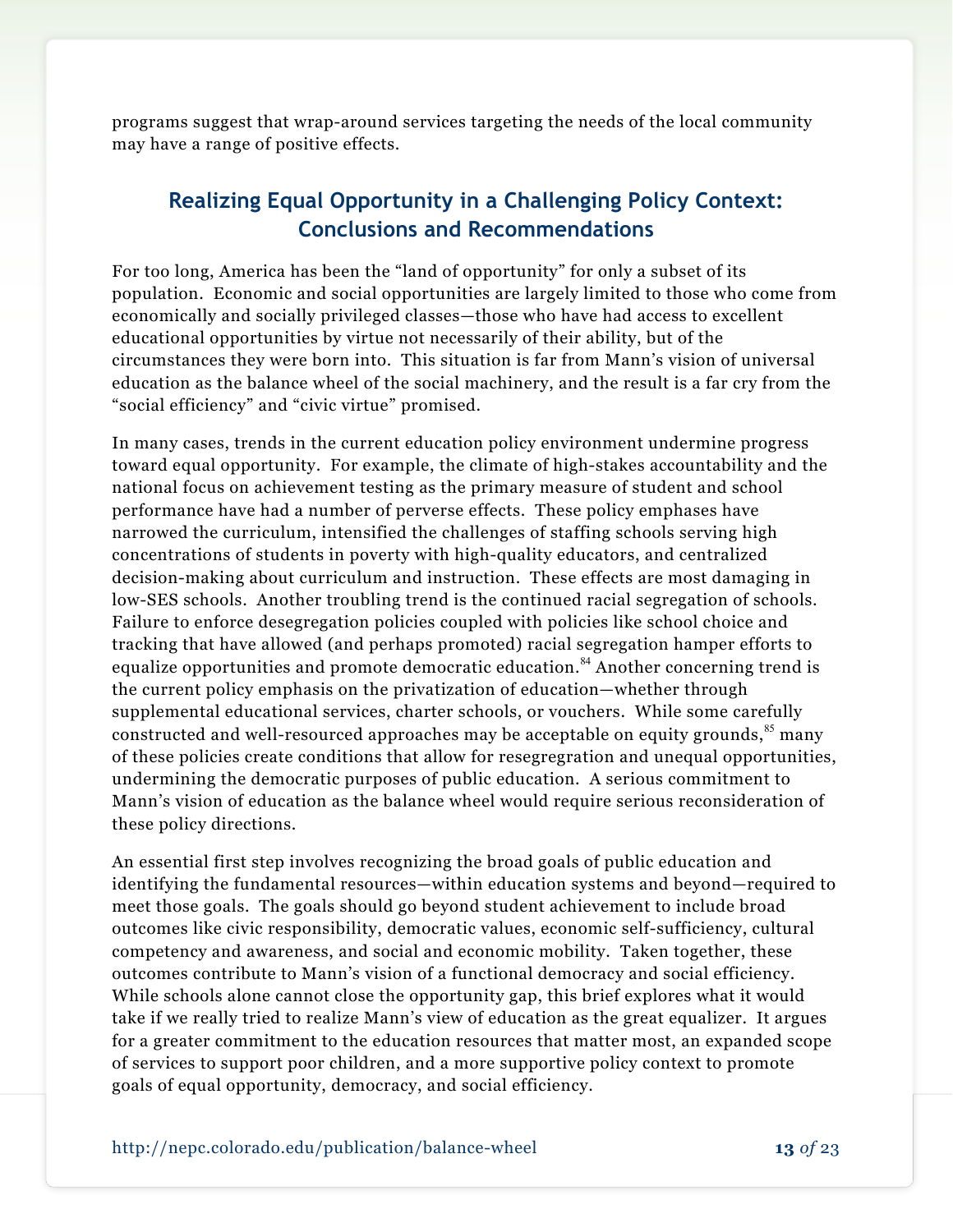While the resources and services outlined in this brief may come with a significant price tag, if the interventions are effective they could easily pay for themselves in the economic returns they ultimately generate. However, the real justification for these investments is our nation's commitment to equity, and the recognition that our public education system is a key mechanism for leveling the playing field so that every child, regardless of background, has a fair opportunity to participate in our social, political, and economic institutions. Not only it is our moral obligation, but the health of our democracy and the prosperity of our society depend on it.Specific recommendations follow.

- **Policymakers and the general public should recognize the broad goals of education including civic responsibility, democratic values, economic self-sufficiency, cultural competency and awareness, and social and economic opportunity.** Student achievement, while important, is a single narrow indicator. Equal opportunity requires a broader understanding of the social and economic forces that undermine individuals' life chances.
- **Policymakers should ensure that** *all* **schools have the fundamental school resources they need to promote student success: effective teachers and principals, appropriate class size, challenging and culturally relevant curriculum and supportive instructional resources, sufficient quality time for learning and development, and up-to-date facilities and a safe environment**. The adequacy standards used by the courts is a legal floor, but equal opportunity will require a much greater commitment to ensuring that students from disadvantaged backgrounds have the highest quality educational resources.
- **Policymakers should expand the scope of schools in high-poverty neighborhoods to provide wrap around services including nutritional supports, health clinics, parental education, extended learning time, recreational programs, and other services needed to meet the social, physical, cognitive, and economic needs of both students and families**. Expanding the services and resources offered by schools has the potential to dramatically increase their impact. While schools account for less than a quarter of the variance in student achievement, public investment in a more comprehensive approach that addresses the multiple sources of disadvantage may position schools to have greater impact and more effectively promote equal opportunity.
- **Policymakers should promote a policy context that is supportive of equal opportunity: use achievement testing for formative rather than highstakes purposes, avoid policies that allow for school resegregation, and renew the public commitment to** *public* **education**. The resources and services detailed in this brief are based on the best available research evidence, but to have significant impact they must be supported by policies sensitive to local circumstances, well supported by public resources, and carefully designed to avoid the many unintended consequences that so often result.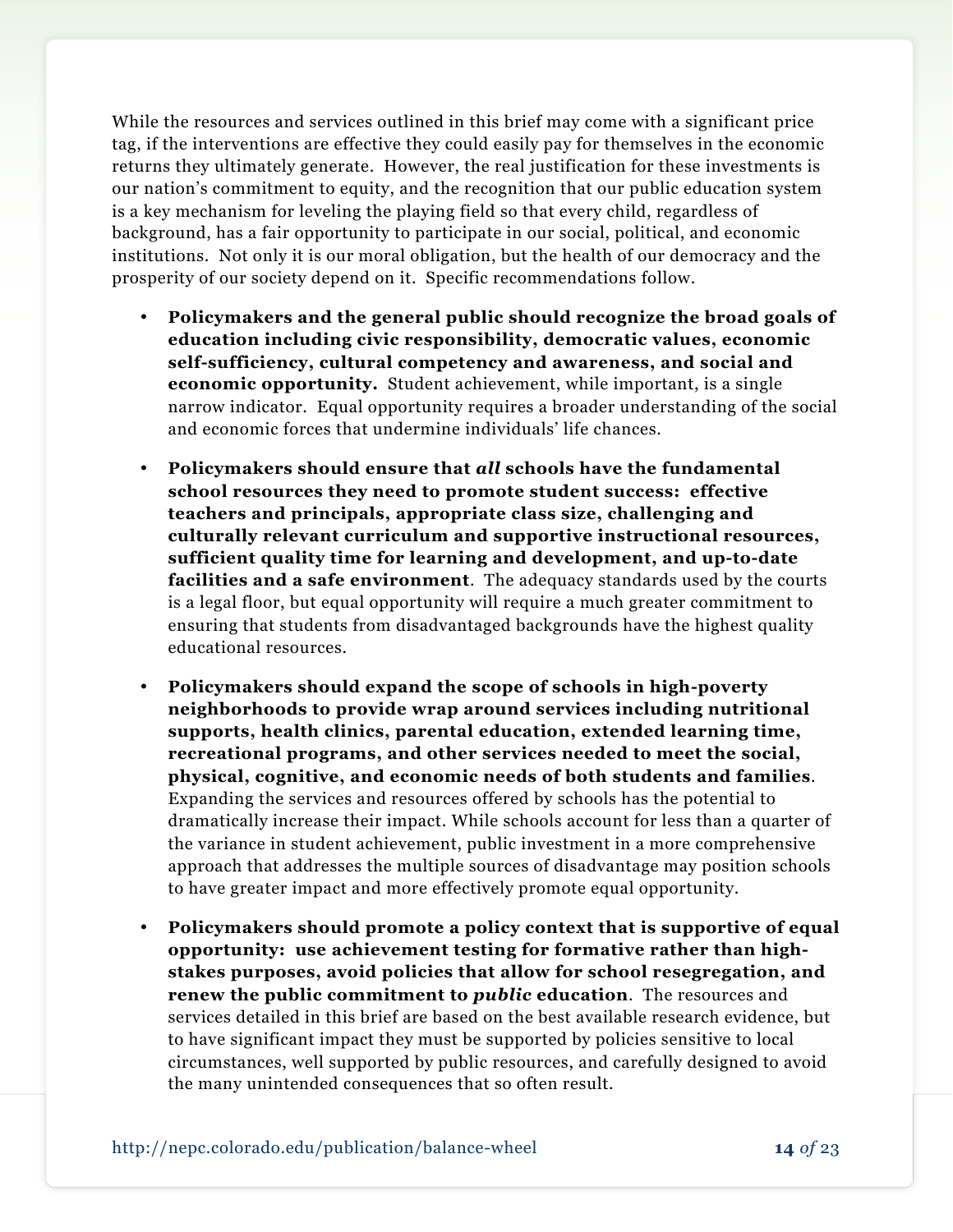### **Notes and References**

- 1 While the current policy debates include strong voices advocating the privatization of education, even those policies recognize that education is an important social good that requires public investment. Even Milton Friedman, the father of school choice, recognized the importance of public financing of education for the purpose of democratic participation. See Friedman, M. (1962). *Capitalism and freedom*. Chicago, IL: University of Chicago Press.
- 2 Cubberly, E. (1919). *Public education in the United States: a study and interpretation of the American educational history*. Houghton Mifflin, 167.
- 3 Comparye, G. & Frost, M. (1907). Horace Mann and the public school in the United States (2002 reprint). New York, NY: Thomas Y Crowell and Co. Publishers, 26.
- 4 Mann, H. & Pecant, F. (1891). Life and works of Horace Mann, Volume 4. Boston: Lee and Shepard Publishers, 251.
- 5 Putnam, R.D. (2015). *Our kids: The American dream in crisis.* New York, NY: Simon and Schuster, 243.

Rothstein, R. (2004). Class and schools: Using social, economic, and educational reform to close the black– white achievement gap. Washington, DC: Economic Policy Institute and Teachers College Press.

- 6 Research shows that the outcomes of poor children whose families move to a better neighborhood improve in proportion to the time they spend growing up in that area. See Chetty, R. & Hendren, N. (2015). The Impacts of Neighborhoods on Intergenerational Mobility: Childhood Exposure Effects and County-Level Estimates. More fair housing policies include eliminating the barriers that block poor families from finding affordable places to live and using federal housing subsidies to help poor families move to safe neighborhoods with effective public schools. See Orfield, G. (2013). Housing segregation produces unequal schools: Causes and solutions. In *Closing the opportunity gap: What America must do to give every child a chance, ed. P.L. Carter* & K.G. Welner, 40-60. New York, NY: Oxford University Press.
- 7 Investments in distressed neighborhoods include "place-based interventions" that aim to expand opportunities for poor families within their communities to address the issue of intergenerational poverty. While these programs often focus on training and employment opportunities for adults, many also attend to the needs of children with efforts to reduce crime and violence, provide health and nutritional services, promote and support social networks, and expand access to training and job opportunities for young adults. See Turner, M.A., Edelman, P., Peothig, E.C., Aron, L.Y., & Rogers, M.A. (2014). Tackling persistent poverty in distressed urban neighborhoods. Washington DC: The Urban Institute.
- 8 Such policies include expanding the earned income tax credit, expanding the child tax credit, maintain antipoverty programs like food stamps and child care support, and increasing minimum wage. Summarizing the empirical research on the impact of family income on student performance, Putnam notes that "an increase in family income by \$3,000 during a child's first five years of life seems to be associated with an improvement on academic achievement tests equivalent to 20 SAT points and nearly 20 percent higher income later in life." See Putnam, R.D. (2015). *Our kids: The American dream in crisis.* New York, NY: Simon and Schuster, 246.
- 9 Welner, K.G. & Carter, P.L. (2013). Achievement gaps arise from opportunity gaps. In *Closing the opportunity gap: What America must do to give every child a chance,* ed. P.L. Carter & K.G. Welner, 1-10. New York, NY: Oxford University Press.
- 10 Mishell, L., Bivens, J., Gould, E., & Shieerholz, H. (2012). *The state of working American, 12th edition*. Ithaca, NY: Cornell University Press.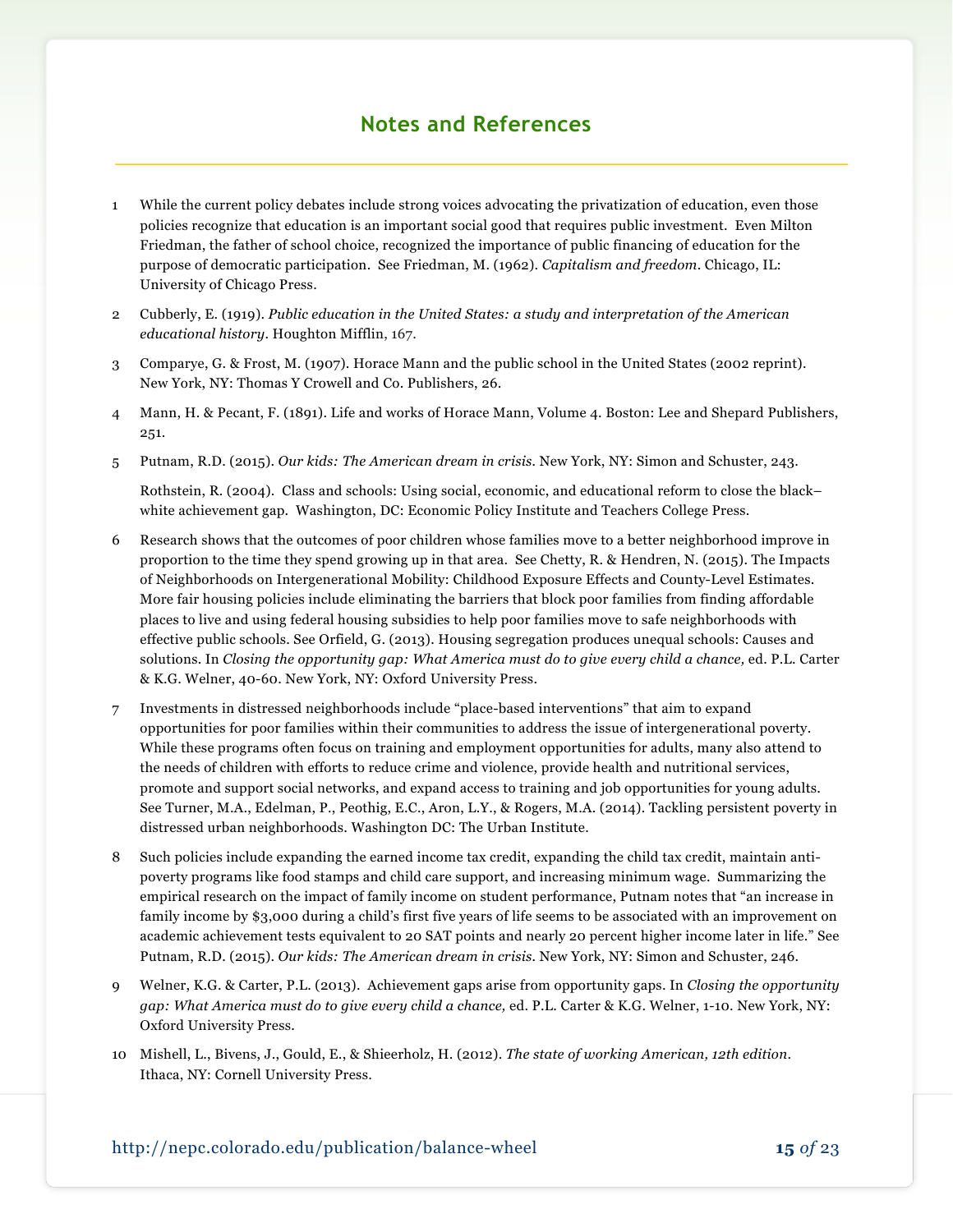- 11 Krueger, A.B. (2003). Inequality, too much of a good thing. *Inequality in America: What role for human capital policies?* ed. B.M. Friedman, 1-76. Cambridge, MA: MIT Press.
- 12 Reardon, S.F. (2011). The widening academic achievement gap between the rich and poor: New evidence and possible explanations. *Whither opportunity: Rising inequality, schools, and children's life chances*, ed. G.J. Duncan & R. J. Murnane, 91-116. New York, NY: Russell Sage Foundation.

Reardon, S.F. & Robinson, J.P. (2008). Patterns and trends in racial/ethnic and socioeconomic academic achievement gaps. *Handbook on research in education finance and policy*, ed. H. Ladd & E. Fiske, 497-516. New York, NY: Lawrence Erlbaum Associates, Inc.

- 13 Duncan, G. J. & Murnane (2011). Introduction: The American dream, then and now. *Whither opportunity: Rising inequality, schools, and children's life chances*, ed. G.J. Duncan & R. J. Murnane, 3-26. New York, NY: Russell Sage Foundation.
- 14 Baum, S., Ma, J., Payea, K. (2013). *Education pays 2013: The benefits of higher education for individuals and society*. The College Board.

Belfield, C. & Levin, H.M. (Eds.) (2007). *The price we pay: Economic and social consequences of inadequate education*. Washington DC: Brookings Institution.

- 15 Belfield, C. & Levin, H.M. (2013). The cumulative cost of the opportunity gap. In *Closing the opportunity gap: What America must do to give every child a chance,* ed. P.L. Carter & K.G. Welner, 195-206. New York, NY: Oxford University Press.
- 16 Holzer, H. J., Schanzenbach, D.W., Duncan, G. & Ludwig, J. (2008). The economic costs of childhood poverty in the United States. *Journal of Children in Poverty, 14,* 41-61.
- 17 Baker, B. D., Green, P. C. (2009) Conceptions, measurement and application of educational adequacy standards. In D.N. Plank (Ed.) *AERA Handbook on Education Policy*. New York: Routledge.

Baker, B., & Green, P. (2014). Conceptions of equity and adequacy in school finance. *Handbook of research in education finance and policy*, ed. H. Ladd & E. Fiske, 203-221. New York, NY: Lawrence Erlbaum Associates, Inc.

- 18 Lee, J. (2010). Dual standards of school performance and funding? Empirical searches of school funding adequacy in Kentucky and Maine. *Education Economics, 18*(2), 207-228.
- 19 Reich, R. (2008) Introduction to the symposium on equity. *Education Finance and Policy, 3*(4)*,* 399-401*.*
- 20 Satz, D. (2008). Equality, adequacy, and educational policy. *Education Finance and Policy, 3*(4)*,* 424-443.
- 21 In most cases, these studies call for substantial increases in state funding. For example, an adequacy cost study in Pennsylvania estimated the need for an additional \$4.38 billion in state spending. Likewise, studies estimated additional costs of adequacy at \$3.45 billion in Washington, \$1.3 billion in Nevada, and \$6-8 billion in New York State. Information retrieved on July 20, 2015 from http://www.schoolfunding.info/policy/CostingOut/factsheetslist.php3.
- 22 *CFE v. State*, 295 A.D. 2d at 9-10.
- 23 Darling Hammond, L. & Post, L. (2000). Inequality in teaching and schooling: Supporting high quality teaching and leadership in low-income schools. In Kahlenberg, R.D. (Ed.). *A Notion at Risk: Preserving Public Education as an Engine for Social Mobility.* The Century Foundation Press: New York. 127-168.

Ehrenberg, R.G. & Brewer, D.J. (1995). Did teachers' verbal ability and race matter in the 1960s? *Coleman* revisited. *Economics of Education Review, 14*(1), 1-21.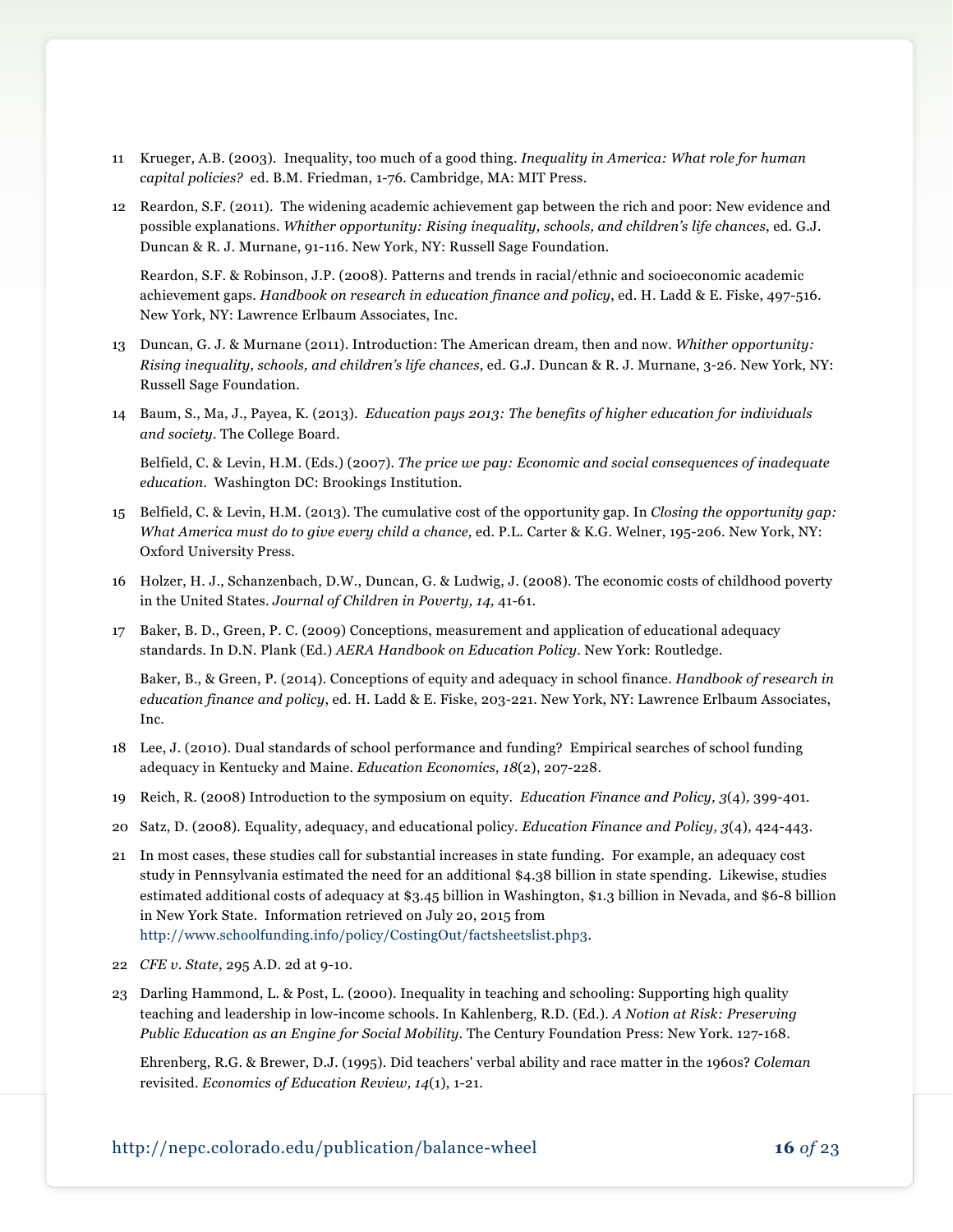Ferguson, R.F. (1998). Can schools narrow the black-white test score gap? In C. Jencks and M. Phillips (eds.) *The black-white test score gap* (318-374). Washington, D.C.: Brookings.

Ferguson, R. F. (1991). Paying for public education: New evidence on how and why money matters. *Harvard Journal of Legislation, 28*, 465-498.

Phillips, M., Crouse, J., & Ralph, J. (1998). Does the black-white test score gap widen after children enter school? In M. Phillips & J. Crouse (eds.), *The Black-White Test Score Gap*. Washington, D.C.: Brookings Institution Press.

Sanders, W.L. & Rivers, J.C. (1996). *Cumulative and residual effects of teachers on future academic achievement.* University of Tennessee. Value-Added Research and Assessment Center.

24 Ingersoll, R. M. (2001). Teacher turnover and teacher shortages: An organizational analysis. *American Educational Research Journal, 38*(3), 499-534.

Lankford, H., Loeb, S., & Wyckoff, J. (2002). Teacher sorting and the plight of urban schools. A descriptive analysis. *Educational Evaluation and Policy Analysis 24*(1), 37-62.

- 25 Rice, J.K., Roellke, C.F., Sparks, D., & Kolbe, T. (2009). Piecing together the teacher policy landscape: A policy-problem typology. *Teachers College Record, 111*(2), 511-546.
- 26 Malen, B. & Rice, J.K. (in press). School reconstitution as a turnaround strategy: An analysis of the evidence, ed. W.J. Mathis & T. Trujillo, *The Neo-liberal education reforms: Lessons from a failed agenda.* Greenwich, CT: Information Age Publishing.

See also, Malen, B. & Rice, J.K. (2004). A framework for assessing the impact of education reform on school capacity: Insights from studies of high stakes accountability initiatives. *Educational Policy, 18*(5), 631-660.

27 Corcoran, S. & Jennings, J. (2009). Review of "An evaluation of teachers trained through different routes to certification," Boulder, CO: National Education Policy Center.

Boyd, D. J., Grossman, P.L., Lankford, H., Loeb, S. & Wyckoff, J.H.. (2009). "Teacher preparation and student achievement." *Educational Evaluation and Policy Analysis, 31*(4), 416-440.

- 28 Rice, J.K. (2008). From highly qualified to high quality: An imperative for policy and research to recast the teacher mold. *Education Finance and Policy*, *3*(2), 151-165.
- 29 Rice, J.K., Roellke, C. F., & Sparks, D. (2006). *Hitting the target? A multi-level case study analysis of teacher policy in three states*. Economic Policy Institute, Washington, D.C.
- 30 Desimone, L. M., Porter, A. C, Garet, M. S., Yoon, K. S., & Birman, B. R (2002). Effects of professional development on teachers' instruction: Results from a three-year longitudinal study. *Educational Evaluation and Policy Analysis, 24,* 81-112.

Glazerman, S. M., Dolfin, S., Bleeker, M., Johnson, A., Isenberg, E., Lugo-Gil, J., Grider, M., & Britton, E. (2008). *Impacts of comprehensive teacher induction: results from the first year of a randomized controlled study.* NCEE 2009-4034. Washington, DC: U.S. Department of Education, Institute of Education Sciences, National Center for Education Evaluation and Regional Assistance.

Ingersoll, R. & Smith, T.M. (2004) Do teacher induction and mentoring matter? Retrieved on August 2, 2015 from http://repository.upenn.edu/gse\_pubs/13400.

- 31 Ingersoll, R. & Smith, T.M. (2004) Do teacher induction and mentoring matter? Retrieved on August 2, 2015 from http://repository.upenn.edu/gse\_pubs/13400.
- 32 Empirical evidence indicates that salary and benefit levels can be a key factor in teachers' decisions to stay or leave teaching or to move between districts or schools. See, for example:

http://nepc.colorado.edu/publication/balance-wheel **17** *of* 23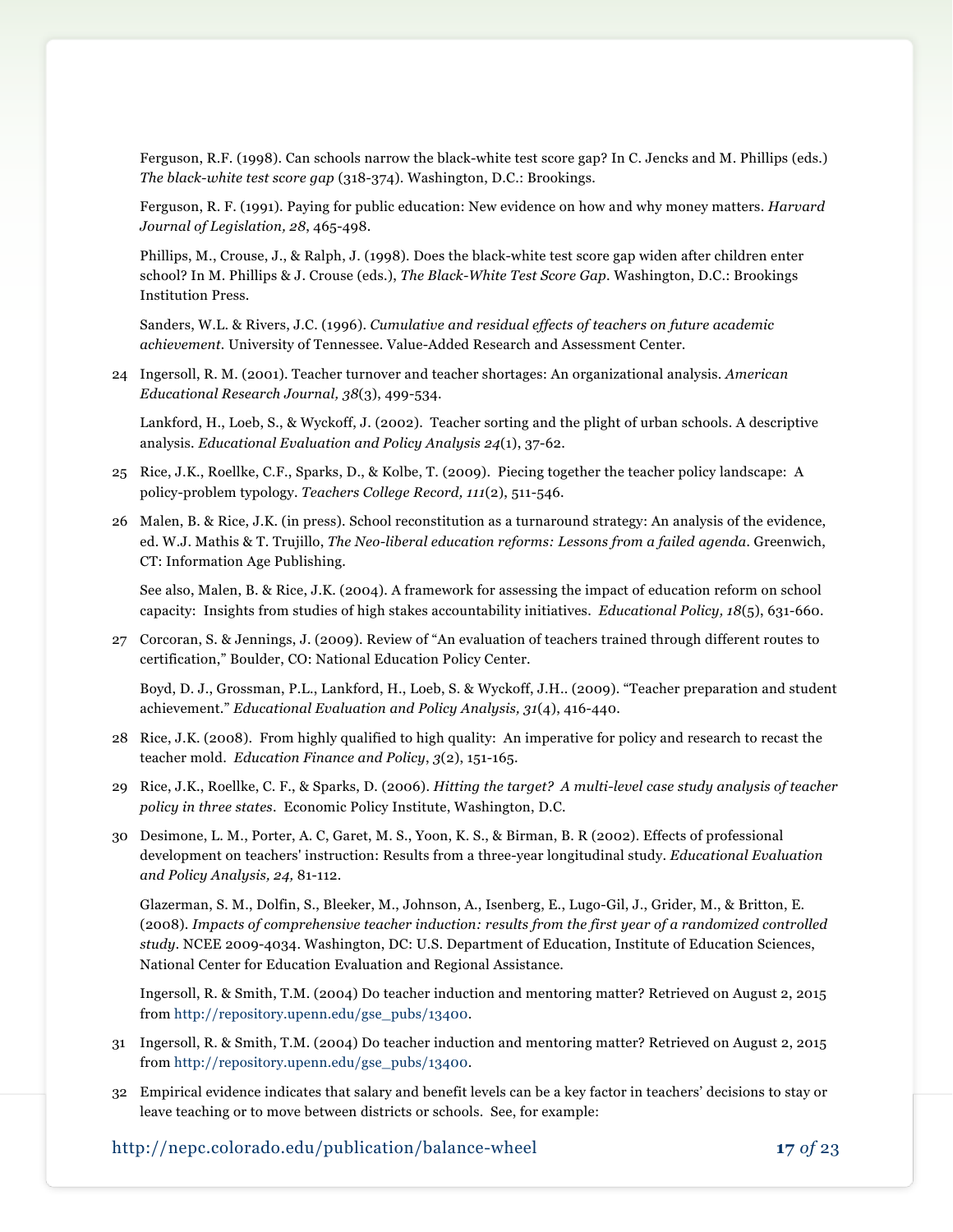Baugh, W. H., & Stone, J. A. (1982). Mobility and wage equilibration in the educator labor market. *Economics of Education Review*, *2*(3), 253-274.

Brewer, D. (1996). Career paths and quit decisions: Evidence from teaching. *Journal Labor Economics, 14*(2), 3113-339.

Gritz, R. M., & Theobald, N.D. (1996). The effects of school district spending priorities on length of stay in teaching. *Journal of Human Resources*, *31*(3), 477-512.

Hanushek, E. A., Kain, J. F., & Rivkin, S. G. (2004). Why public schools lose teachers. *Journal of Human Resources, 39*, 326-354.

Ingersoll, R. M. (2001). Teacher turnover and teacher shortages: An organizational analysis. *American Educational Research Journal, 38*(3), 499-534.

Lankford, H., Loeb, S., & Wyckoff, J. (2002). Teacher sorting and the plight of urban schools. A descriptive analysis. *Educational Evaluation and Policy Analysis 24*(1), 37-62.

Theobald, N. D. (1990). An examination of the influences of personal, professional, and school district characteristics on public school teacher retention. *Economics of Education Review*, *9*(3), 241-250.

Weiss, E. (1999). Perceived workplace conditions and first-year teachers' morale, career choice commitment, and planned retention: A secondary analysis. *Teacher and Teacher Education*, *15*, 861-879.

33 Johnson, S. M., & Birkeland, S. E. (2003). Pursuing a 'sense of success': New teachers explain their career decisions. *American Educational Research Journal, 40*(3), 581-617.

Mont, D., & Rees, D. I. (1996). The influence of classroom characteristics on high school teacher turnover. *Economic Inquiry*, *34*, 152-167.

Shen, J. (1997). Has the alternative certification policy materialized its promise? A comparison between traditionally and alternatively certified teachers in public schools. *Educational Evaluation and Policy Analysis, 19*(3), 276-283.

Theobald, N. D. (1990). An examination of the influences of personal, professional, and school district characteristics on public school teacher retention. *Economics of Education Review*, *9*(3), 241-250.

Weiss, E. (1999). Perceived workplace conditions and first-year teachers' morale, career choice commitment, and planned retention: A secondary analysis. *Teacher and Teacher Education*, *15*, 861-879.

34 Ladd, H. F. (2009). Teachers' perceptions of their working conditions: How predictive of policy-relevant outcomes? CALDER Working Paper 33. Washington, DC: The Urban Institute.

Beteille, T., Kalogrides, D. & Loeb, S. (2009). Effective schools: Managing the recruitment, development, and retention of high-quality teachers. CALDER Working Paper 37. Washington, DC: The Urban Institute.

- 35 Horng, E.L., Kalogrides, D. & Loeb, S. (2009). Principal preferences and the unequal distribution of principals across schools. CALDER Working Paper 36. Washington, DC: The Urban Institute, 1.
- 36 Horng, E.L., Kalogrides, D. & Loeb, S. (2009). Principal preferences and the unequal distribution of principals across schools. CALDER Working Paper 36. Washington, DC: The Urban Institute.
- 37 Harris, D. N. & Sass, T.R. (2009). "What makes for a good teacher and who can tell?" CALDER Working Paper 30. Washington, DC: The Urban Institute.
- 38 Branch, G. F., Hanushek, E.A. & Rivkin., S.G. (2009). Estimating principal effectiveness." CALDER Working Paper 32. Washington, DC: The Urban Institute.

http://nepc.colorado.edu/publication/balance-wheel **18** *of* 23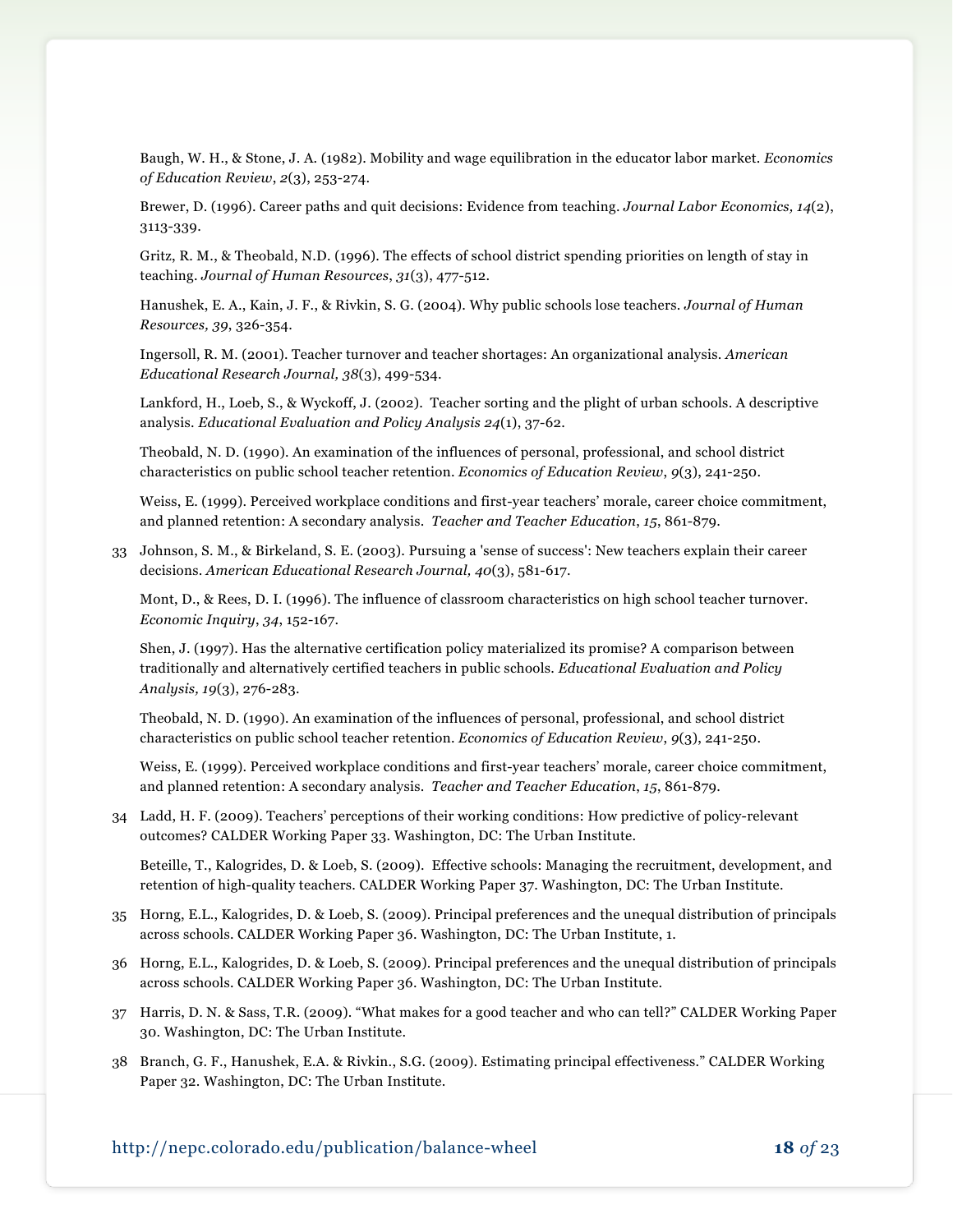Horng, E.L., Kalogrides, D. & Loeb, S. (2009). Principal Preferences and the Unequal Distribution of Principals across Schools. CALDER Working Paper 36. Washington, DC: The Urban Institute.

- 39 Horng, E.L., Kalogrides, D. & Loeb, S. (2009). Principal Preferences and the Unequal Distribution of Principals across Schools. CALDER Working Paper 36. Washington, DC: The Urban Institute, 28.
- 40 Branch, G. F., Hanushek, E.A. & Rivkin., S.G. (2009). Estimating principal effectiveness." CALDER Working Paper 32. Washington, DC: The Urban Institute.
- 41 Finn, J.D. & Achilles, C.M. (1999).Tennessee's class size study: Findings, implications, and misconceptions. *Educational Evaluation and Policy Analysis*, *21*(2), 97-110.

Molnar, A., Smith, P., Zahorki, J., Palmer, A., Halbach, A., & Ehrle, K. (1999). Evaluating the SAGE program: A pilot program in targeted pupil-teacher reduction in Wisconsin. *Educational Evaluation and Policy Analysis*, *21*(2), 165-178.

Krueger, A.B. (1999). Experimental estimates of education production functions. *Quarterly Journal of Economics, CXIV,* 497-532.

Nye, B., Hedges, L.V., & Konstantopoulos, S. (1999). The long-term effects of small classes: A five-year followup of the Tennessee class size experiment. *Educational Evaluation and Policy Analysis*, *21*(2), 127-142.

- 42 Nye, B., Hedges, L.V., & Konstantopoulos, S. (1999). The long-term effects of small classes: A five-year followup of the Tennessee class size experiment. *Educational Evaluation and Policy Analysis*, *21*(2), 127-142.
- 43 Chingos, M. (2011). The false promise of class size reduction. Washington, D.C.: Center for American Progress.

Hanushek, E.A. (2002). Evidence, politics, and the class size debate, ed., L. Mishel & R. Rothstein. *The class size debate*, 37-66*.* Washington, D.C.: Economic Policy Institute.

44 Brewer, D., Krop, C., Gill, B.P., & Reichardt, R. (1999). Estimate the cost of national class size reductions under different policy alternatives. *Educational Evaluation and Policy Analysis*, *21*(2), 179-192.

Rice, J.K. (1999). Making the evidence matter: Implications of class size research debate for policymakers, ed., L. Mishel & R. Rothstein. *The class size debate*, 89-94*.* Washington, D.C.: Economic Policy Institute.

45 Belfield, C.R. & Levin, H.M. (2007). *The price we pay: Economic and social consequences of inadequate education*. Washington, DC: Brookings.

Chingos, M. (2011). The false promise of class size reduction. Washington, D.C.: Center for American Progress.

Hanushek, E.A. (2002). Evidence, politics, and the class size debate, ed., L. Mishel & R. Rothstein. *The class size debate*, 37-66*.* Washington, D.C.: Economic Policy Institute.

- 46 Rice, J.K. (1999). The impact of class size on instructional strategies and the use of time in high school mathematics and science courses. *Educational Evaluation and Policy Analysis*, *21*(2), 215-229.
- 47 Betts, J.R. & Shkolnik, J.L. (1999). The behavioral effects of variations in class size: The case of math teachers. *Educational Evaluation and Policy Analysis*, *21*(2), 193-213.

Rice, J.K. (1999). The impact of class size on instructional strategies and the use of time in high school mathematics and science courses. *Educational Evaluation and Policy Analysis*, *21*(2), 215-229.

48 Noddings, N. (1984). *Caring: A feminine approach to ethics and moral education.* Berkeley, CA: University of California Press.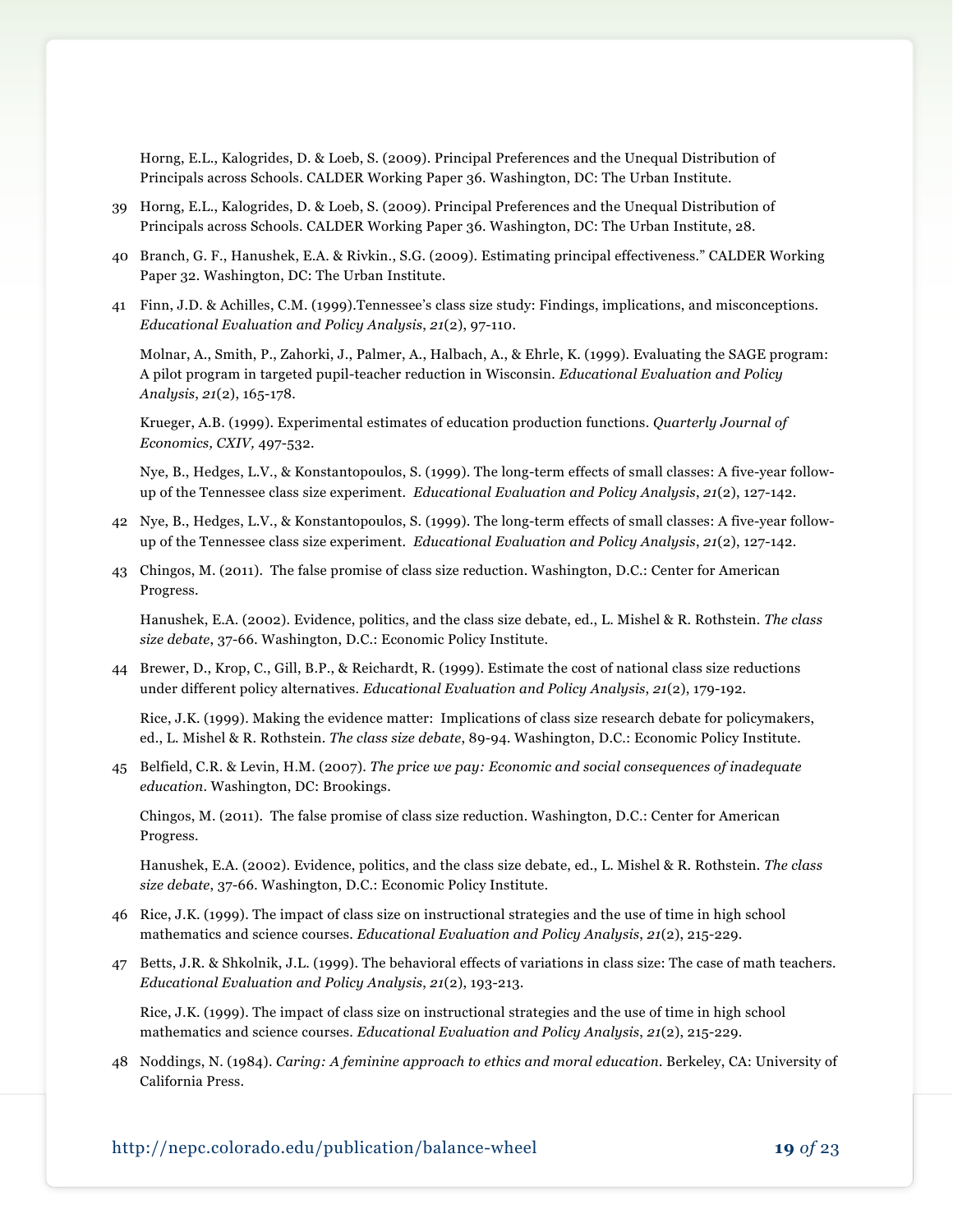- 49 Slavin, R. E., Karweit, N. L., & Wasik, B. A. (1994) *Preventing early school failure*. Boston: Allyn and Bacon, 3-4.
- 50 Slavin, R.E., Lake, C., Davis, S., & Madden, N.E. (2011). Effective programs for struggling readers: A synthesis of the evidence. *Educational Research Review, 6*(1), 1-26.
- 51 Gameron, A. (1987). The stratification of high school learning opportunities. *Sociology of Education, 60*(3), 135-155, 135.
- 52 Gameron, A. (1987). The stratification of high school learning opportunities. *Sociology of Education, 60*(3), 135-155, 573.
- 53 Gameron, A. (1987). The stratification of high school learning opportunities. *Sociology of Education, 60*(3), 135-155.

Conger, D., Long, M. & Iatarola, P. (2009). Explaining race, poverty, and gender disparities in advanced course-taking. *Journal of Policy Analysis and Management, 28*(4), 555-576.

54 Klopfenstein, K. (2004). Advanced placement: Do minorities have equal opportunity? *Economics of Education Review, 23*, 115-131.

Planty, M. Porvasnik, S, & Daniel, B. (2007). High school coursetakings: Findings from the Condition of Education 2007. NCES 2007-065. Washington, DC: U.S. Department of Education.

- 55 Conger, D., Long, M. & Iatarola, P. (2009). Explaining race, poverty, and gender disparities in advanced course-taking. *Journal of Policy Analysis and Management, 28*(4), 555-576.
- 56 Carter, P.L. (2013). Student and school cultures and the opportunity gap: Paying attention to academic engagement and achievement. In *Closing the opportunity gap: What America must do to give every child a chance,* ed. P.L. Carter & K.G. Welner, 143-155. New York, NY: Oxford University Press.
- 57 Lee, C.D. (2007). *Culture, literacy, and learning: Taking bloom in the midst of the whirlwind.* New York: Teachers College Press.
- 58 Howe, K.R. & Means, D.E. (2012). Democracy left behind: How recent education reforms undermine local school governance and democratic education. Boulder, CO: National Education Policy Center. Retrieved August, 3, 2015 from http://nepc.colorado.edu/publication/democracy-left-behind.
- 59 Levy, E, & Murnane, R. J. (2004). *The new division of labor: How computers are creating the next job market.* Princeton, NI: Princeton University Press.

Reich, R. (1991). The work of nations: Preparing ourselves for 21st century capitalism. New York: Knopf.

Warschauer, M., Matuchniak, T., Pinkard, N.& Gadsden, V. (2010). What counts as evidence in educational settings? Rethinking equity, diversity, and reform in the 21st Century. Review of Research in Education, 34, 179-225.

- 60 Warschauer, M. & Knobel, M. (2004). Technology and equity in schooling: Deconstructing the divide. *Educational Policy, 18*(4), 562-588.
- 61 Warschauer, M., Matuchniak, T., Pinkard, N. & Gadsden, V. (2010). What counts as evidence in educational settings? Rethinking equity, diversity, and reform in the 21st Century. *Review of Research in Education*, *34*, 179-225.

Warschauer, M. (2007). Information literacy in the laptop classroom. *Teachers College Record, 109*, 2511- 2540.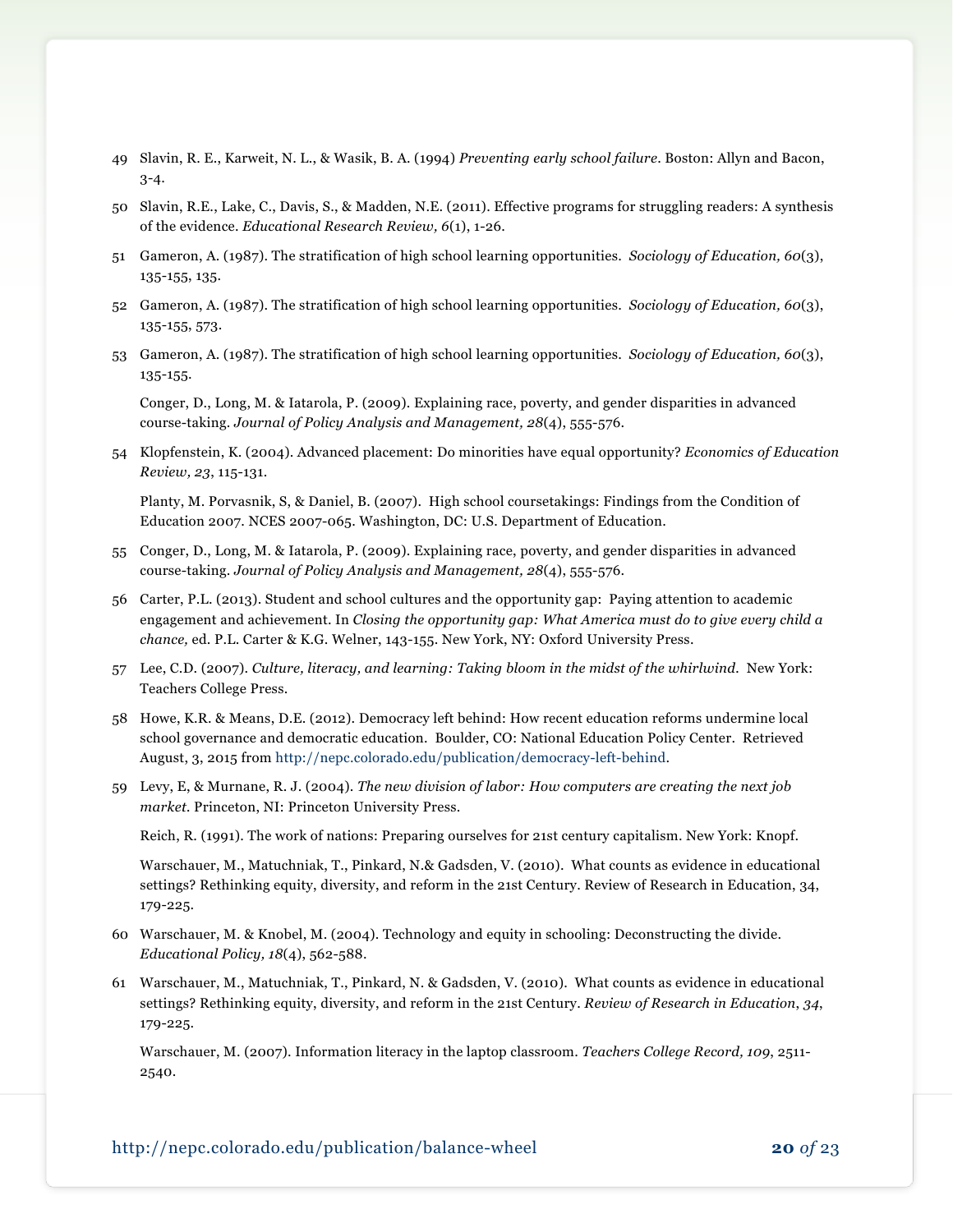- 62 Schofield, J. W., & Davidson, A. L. (2004). Achieving equality of student Internet access within schools: Theory, application, and practice, ed. A. H. Eagly, R. M. Baron, & V. L. Hamilton, *The social psychology of group identity and social conflict,* 97-109. Washington, DC: APA Books.
- 63 Rice, J.K. (2011). *Time to level the playing field: Disparities in the quantity and quality of learning time*. Paper prepared for the National Center on Time and Learning, Boston, MA.
- 64 Rice, J.K. (2011). *Time to level the playing field: Disparities in the quantity and quality of learning time*. Paper prepared for the National Center on Time and Learning, Boston, MA.
- 65 Rice, J.K. (2011). *Time to level the playing field: Disparities in the quantity and quality of learning time*. Paper prepared for the National Center on Time and Learning, Boston, MA.
- 66 Kozol, J. (1991). *Savage inequalities: Children in America's schools.* New York: Crown.
- 67 Schneider, M. (2003). Linking school facility conditions to teacher satisfaction and success. Washington, D.C.; National Clearinghouse on Educational Facilities.

Tanner, K. (2009). Effects of school design on student outcomes. *Journal of Educational Administration, 47 (3), 376-394.*

68 Buckley, J., Schneider, M., & Shang, Y. (2005). Fix it and they might stay: School facility quality and teacher retention in Washington D.C. *Teachers College Record, 107*(5)*,* 1107-1123.

Schneider, M. (2003). Linking school facility conditions to teacher satisfaction and success. Washington, D.C.; National Clearinghouse on Educational Facilities.

69 General Accounting Office. (1995). *School facilities: America's schools not designed or equipped for the 21st Century*. Washington, D.C.: GAO*.* Retrieved August 2, 2015 from http://www.gao.gov/assets/110/105957.pdf.

Environmental Protection Agency. (2000). *Indoor air quality and student performance.* Washington, DC: EPA. Retrieved August 2, 2015 from http://nepis.epa.gov/Exe/ZyPDF.cgi/000002B3.PDF?Dockey=000002B3.PDF.

70 Burkham, D., Readu, D.D., Lee, V., & LoGerfo, L.F. (2004). Social-class difference in summer learning between kindergarten and first grade: Model specification and estimation. *Sociology of Education, 77*(1), 1-31.

Cooper, H., Nye, B., Charlton, K., Lindsay, J. & Greathouse, S. (1996). The effects of summer vacation on achievement test scores: A narrative and meta-analytic review. *Review of Educational Research, 6*, 227-268.

Downey, G.D., Broh, B.A., & Hippel, P.T. (2004). Are schools the great equalizer? Cognitive inequality during the summer months and the school year. *American Sociological Review, 69*, 613-635.

- 71 Rice, J.K. (2011). *Time to level the playing field: Disparities in the quantity and quality of learning time*. Paper prepared for the National Center on Time and Learning, Boston, MA.
- 72 Lareau, A. (2011). *Unequal childhoods: Class, race, and family life*. Berkeley, CA: University of California Press.
- 73 Rothstein, R. (2004). *Class and schools: Using social, economic, and educational reform to close the black– white achievement gap*. Washington, DC: Economic Policy Institute and Teachers College Press.
- 74 Barnett, W.S. & Lamy, C.E. (2013). Achievement gaps start early: Preschool can help. In *Closing the opportunity gap: What America must do to give every child a chance,* ed. P.L. Carter & K.G. Welner, 98-110. New York, NY: Oxford University Press.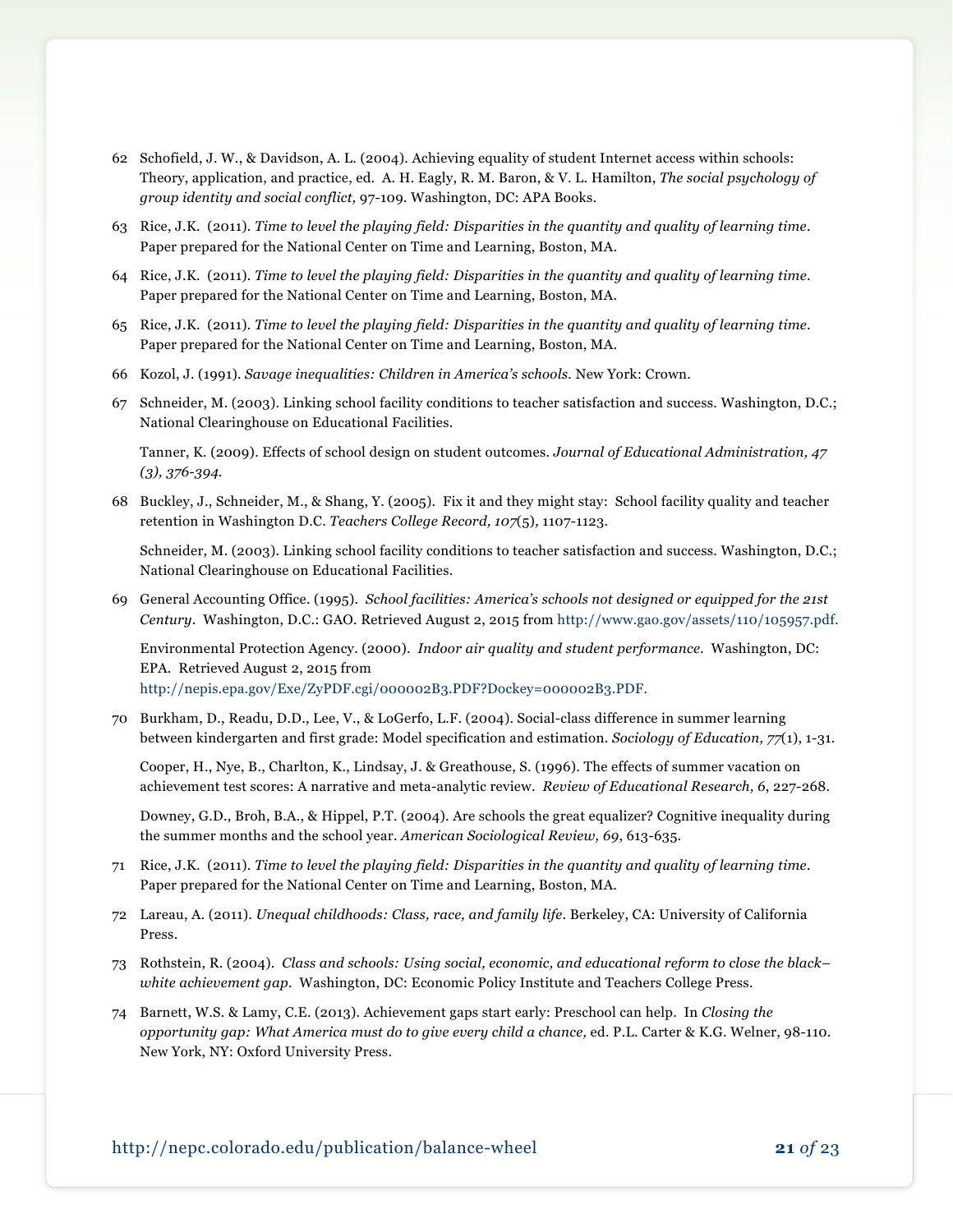Duncan, G. J. & Magnuson, K. (2011). The nature and impact of early achievement skills, attention skills, and behavior problems. *Whither opportunity: Rising inequality, schools, and children's life chances*, ed. G.J. Duncan & R. J. Murnane, 47-70. New York, NY: Russell Sage Foundation.

Loeb, S. & Bassok, D. (2008). Early childhood and the achievement gap. *Handbook on research in education finance and policy*, ed. H. Ladd & E. Fiske, 517-534. New York, NY: Lawrence Erlbaum Associates, Inc.

75 See, for examples, Heckman, J.J., Moon, S.H, Pinto, R., Savelyev, P.A. & Yavitz (2010). The rate of return to the HighScope Perry Preschool Program. *Journal of Public Economics, 94*(1-2), 114-128.

Barnett, S. & Masse, L.N. (2007). Early childhood program design and economic returns: Comparative benefit-cost analysis of the Abecedarian program and policy implications. *Economics of Education Review,*  26, 113-125.

Reynolds, A.J. (1999). Educational success in high-risk settings: Contributions of the Chicago Longitudinal Study. *Journal of School Psychology, 37*(4), 345-354.

Belfield, C. & Levin, H.M. (Eds.) (2007). *The price we pay: Economic and social consequences of inadequate education.* Washington D.C.: Brookings.

- 76 Barnett, W.S. & Lamy, C.E. (2013). Achievement gaps start early: Preschool can help. In *Closing the opportunity gap: What America must do to give every child a chance,* ed. P.L. Carter & K.G. Welner, 98-110. New York, NY: Oxford University Press.
- 77 Barnett, S. & Masse, L.N. (2007). Early childhood program design and economic returns: Comparative benefit-cost analysis of the Abecedarian program and policy implications. *Economics of Education Review,*  26, 113-125.

Belfield, C. & Levin, H.M. (Eds.) (2007). The price we pay: Economic and social consequences of inadequate education. Washington D.C.: Brookings.

Heckman, J.J. (2006). Skill formation and the economics of investing in disadvantaged young children. Science, 312, 1900-1902.

- 78 Rothstein, R. (2004). *Class and schools: Using social, economic, and educational reform to close the black– white achievement gap*. Washington, DC: Economic Policy Institute and Teachers College Press.
- 79 Dryfoos, J. G. (1991). School-based social and health services for at-risk students. *Urban Education, 26* (1), 118-37.
- 80 Coalition for Community Schools. Retrieved on August 2, 2015 from http://www.communityschools.org/aboutschools/what\_is\_a\_community\_school.aspx.
- 81 Castrechini, S. & London, R.A. (2012). Positive student outcomes in community schools. Washington, D.C.: Center for American Progress & John W. Gardner Center.
- 82 Dobbie, W. & Fryer, R. (2009). Are high quality schools enough to close the achievement gap? Evidence from a social experiment in Harlem. NBER Working Paper No. 15473.
- 83 Castrechini, S. & London, R.A. (2012). Positive Student Outcomes in Community Schools. Washington, D.C.: Center for American Progress & John W. Gardner Center.
- 84 Gutmann, A. (1987). *Democratic education.* Princeton, NJ: Princeton University Press.

Howe, K.R. & Means, D.E. (2012). Democracy left behind: How recent education reforms undermine local school governance and democratic education. Boulder, CO: National Education Policy Center. Retrieved August, 3, 2015 from http://nepc.colorado.edu/publication/democracy-left-behind.

http://nepc.colorado.edu/publication/balance-wheel **22** *of* 23